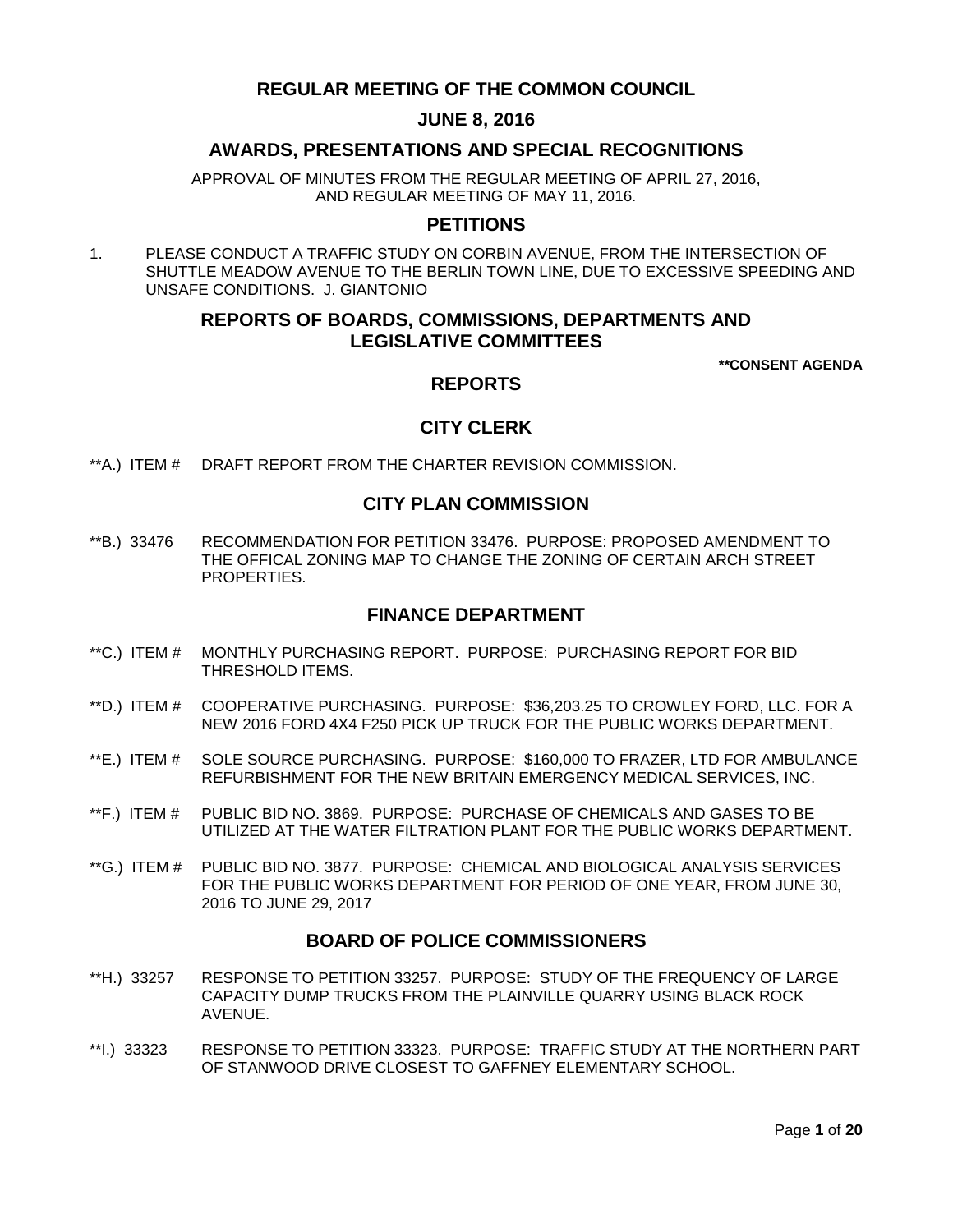- \*\*J.) 33342 [RESPONSE TO PETITION 33342. PURPOSE: TRAFFIC STUDY AT THE INTERSECTION](#page-9-0)  [OF STANLEY STREET, KELSEY STREET AND WHITING STREET.](#page-9-0)
- \*\*K.) 33342 RESPONSE TO [PETITION 33342. PURPOSE: TRAFFIC STUDY AT THE INTERSECTION](#page-9-1)  [OF STANLEY STREET, KELSEY STREET AND WHITING STREET.](#page-9-1)

# **REPORTS RETURNED FROM COMMITTEE**

# **PLANNING, ZONING AND HOUSING**

- \*\*L.) 33476 [RECOMMENDATION FOR PETITION 33476. PURPOSE: PROPOSED AMENDMENT TO](#page-10-0)  [THE OFFICAL ZONING MAP TO CHANGE THE ZONING OF](#page-10-0) CERTAIN ARCH STREET [PROPERTIES.](#page-10-0)
- \*\*M.) 33501 [RECOMMENDATION FOR RESOLUTION 33501. PURPOSE: PROPOSED AMENDMENT TO](#page-10-1)  [SEC. 13-18 OF THE CODE OF ORDINANCES REGARDING THE DEFINITION OF FAMILY.](#page-10-1)

# **RESOLUTIONS RETURNED FROM COMMITTEE**

1.) 33501 [RECOMMENDATION FOR RESOLUTION 33501. PURPOSE: PROPOSED AMENDMENT TO](#page-10-2)  [SEC. 13-18 OF THE CODE OF ORDINANCES REGARDING THE DEFINITION OF FAMILY.](#page-10-2)  [D. NAPLES, R. SMEDLEY](#page-10-2)

# **NEW RESOLUTIONS**

- 2.) ITEM # [RECOGNITION OF JUNE 14, 2016](#page-10-3) AS FLAG DAY. D. NAPLES
- 3.) ITEM # [PUBLIC BID NO. 3831. PURPOSE: \\$600,000 TO EAGLE ELEVATOR COMPANY FOR THE](#page-11-0)  [MODERNIZATION OF TRACTION ELEVATORS AT BADOLATO AND SZCZESNY](#page-11-0)  [GARAGES. J. SANDERS, JR.](#page-11-0)
- 4.) ITEM # BUDGET APPROPRIATIONS [FIRE DEPARTMENT. PURPOSE: \\$690 FOR MEMBERS OF](#page-11-1)  [THE FIRE MARSHAL'S OFFICE TO ATTEND THE CONNECTICUT FIRE MARSHAL'S](#page-11-1)  [ASSOCIATION'S 2016 ANNUAL CONFERENCE.](#page-11-1) [J. GIANTONIO, C. CARLOZZI, JR., T. COLLINS](#page-11-1)
- 5.) ITEM # [CODE OF ORDINANCES SEC. 2-21\(a\) AND 2-22\(a\). PURPOSE: PROPOSED AMENDMENT](#page-12-0)  [TO THE CODE OF ORDINANCES REGARDING THE COMMENCING OF REGULAR](#page-12-0)  [MEETINGS OF THE COMMON COUNCIL AND PUBLIC PARTICIPATION SESSIONS.](#page-12-0)  [J. GIANTONIO](#page-12-0)
- 6.) ITEM # BUDGET APPROPRIATIONS [POLICE DEPARTMENT. PURPOSE: EDWARD BYRNE](#page-13-0)  [MEMORIAL JUSTICE ASSISTANCE GRANT \(JAG\) FORMULA PROGRAM FOR \\$39,287.](#page-13-0) [C. CARLOZZI, JR., W. PABON, E. SANCHEZ, J. SANDERS, JR., R. SMEDLEY](#page-13-0)
- 7.) ITEM # [ENVIRONMENTAL CONSULTANT. PURPOSE: \\$396,700 FOR PROFESSIONAL SERVICES](#page-13-1)  REGARDING CHANGES [IN USE OF WATER COMPANY LANDS. C. POLKOWSKI](#page-13-1)
- 8.) ITEM # [BUDGET TRANSFER. PURPOSE: FY 16 GENERAL FUND BUDGET TRANSFER.](#page-14-0) [C. CARLOZZI, JR., D. SALERNO](#page-14-0)
- 9.) ITEM # BUDGET TRANSFER [FIRE DEPARTMENT. PURPOSE: BUDGET TRANSFER TO](#page-16-0)  SUPPLEMENT PROJECTED SHORTFALLS [IN THE FIRE OPERATIONS OVERTIME LINE](#page-16-0)  [ITEM. J. GIANTONIO, C. CARLOZZI, JR., T. COLLINS](#page-16-0)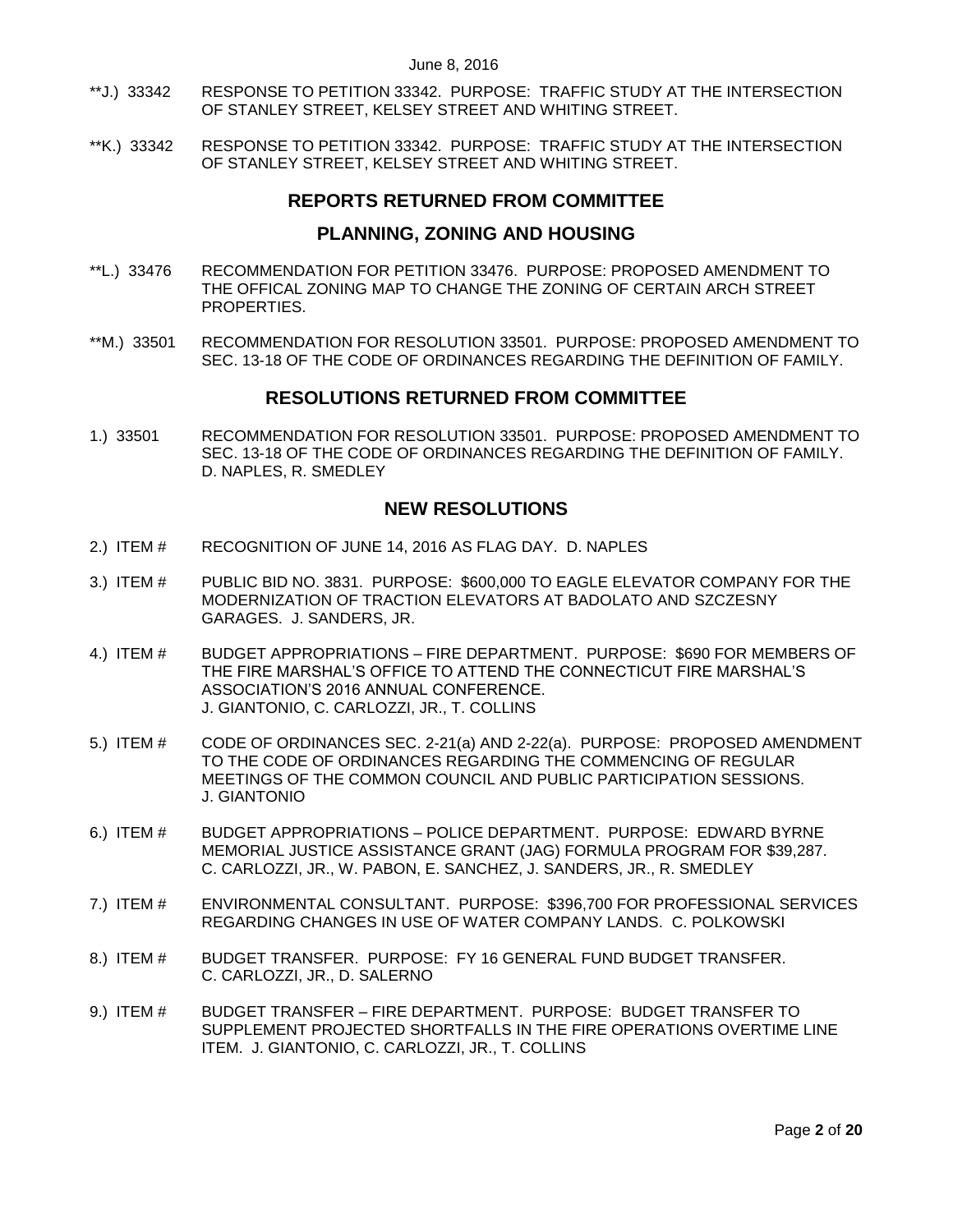- 10.) ITEM # [CODE OF ORDINANCES SEC. 20-71. PURPOSE: PROPOSED AMENDMENT TO THE](#page-17-0)  [CODE OF ORDINANCES REGARDING PAYMENT FOR USE OF SPECIAL POLICE DUTY.](#page-17-0) [C. CARLOZZI, JR., D. SALERNO](#page-17-0)
- 11.) ITEM # [ARCH STREET PARKADE. PURPOSE: LEASE OF SIXTEEN PARKING SPACES LOCATED](#page-18-0)  [AT 140 ARCH STREET TO GLEN STREET ASSOCIATES, LLC. J. GIANTONIO](#page-18-0)
- 12.) ITEM # [JUNE 2016 AS NATIONAL CARIBBEAN-AMERICAN HERITAGE MONTH.](#page-18-1) [J. GIANTONIO, D. SALERNO, K. ROSADO, R. SMEDLEY](#page-18-1)
- 13.) ITEM # [JUNE 2016 AS NATIONAL IMMIGRANT](#page-19-0) HERITAGE MONTH. E. SANCHEZ
- 14.) ITEM # [AMEND CODE OF ORDINANCES. PURPOSE: AMEND CODE OF ORDINANCES ANTI-](#page-19-1)[BLIGHT PROGRAM. J. GIANTONIO](#page-19-1)

# **UNFINISHED BUSINESS**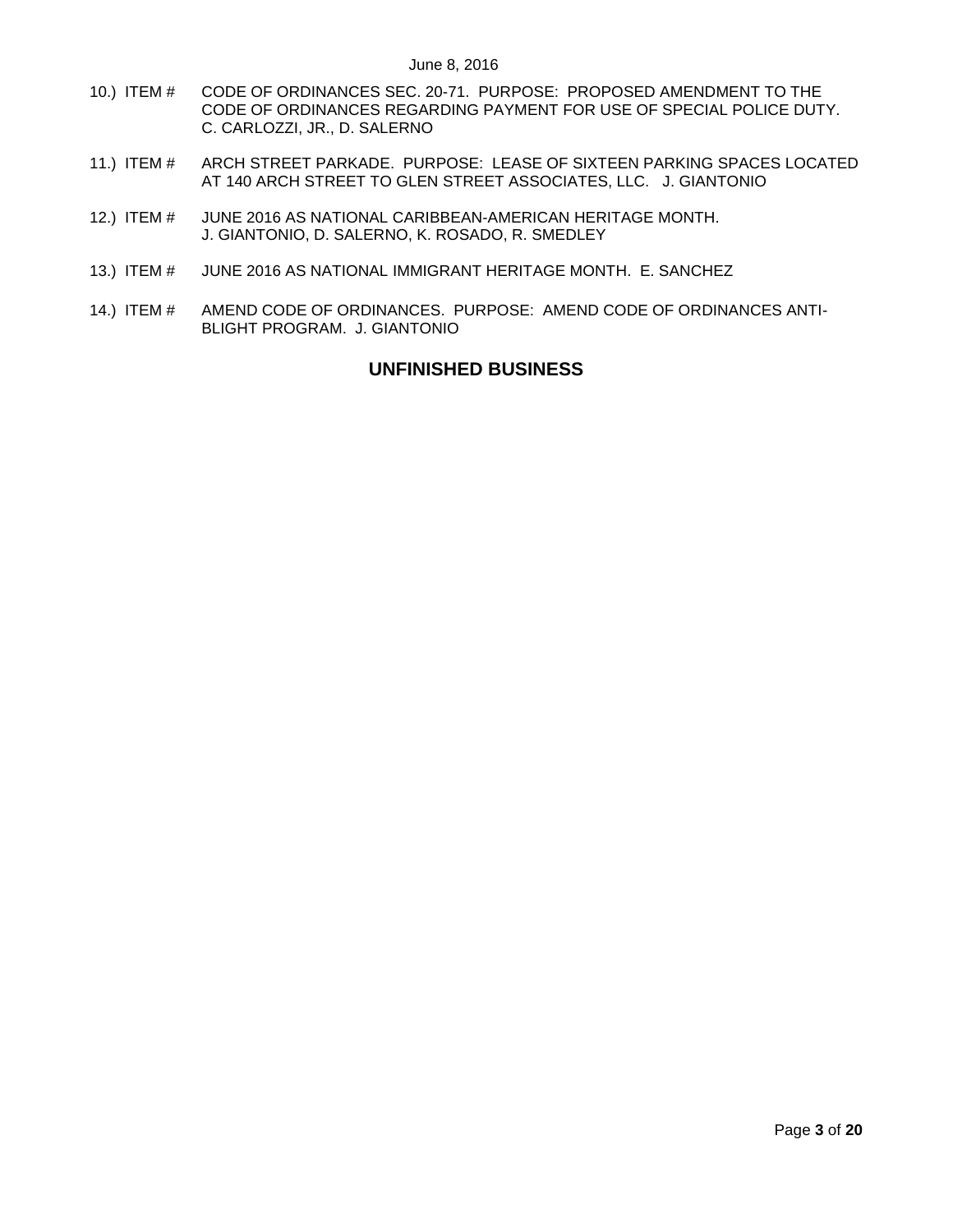# **REGULAR MEETING OF THE COMMON COUNCIL**

## **JUNE 8, 2016**

# **AWARDS, PRESENTATIONS AND SPECIAL RECOGNITIONS**

APPROVAL OF MINUTES FROM THE REGULAR MEETING OF APRIL 27, 2016, AND REGULAR MEETING OF MAY 11, 2016.

# **PETITIONS**

1. PLEASE CONDUCT A TRAFFIC STUDY ON CORBIN AVENUE, FROM THE INTERSECTION OF SHUTTLE MEADOW AVENUE TO THE BERLIN TOWN LINE, DUE TO EXCESSIVE SPEEDING AND UNSAFE CONDITIONS. J. GIANTONIO

# **REPORTS OF BOARDS, COMMISSIONS, DEPARTMENTS AND LEGISLATIVE COMMITTEES**

**\*\*CONSENT AGENDA**

# **REPORTS**

# **CITY CLERK**

<span id="page-3-0"></span>\*\*A.) ITEM # DRAFT REPORT FROM THE CHARTER REVISION COMMISSION.

REPORT OF: CITY CLERK

To Her Honor, the Mayor, and the Common Council of the City of New Britain: the undersigned beg leave to report the following:

ITEM #:

RE: Draft Report from the Charter Revision Commission

Pursuant to Section 7-191(b) of the Connecticut General Statutes, I hereby submit the Draft Report of the Charter Revision Commission filed in this office June 3, 2016.

> Mark H. Bernacki Town & City Clerk

# **CITY PLAN COMMISSION**

<span id="page-3-1"></span>\*\*B.) 33476 RECOMMENDATION FOR PETITION 33476. PURPOSE: PROPOSED AMENDMENT TO THE OFFICAL ZONING MAP TO CHANGE THE ZONING OF CERTAIN ARCH STREET PROPERTIES.

#### REPORT OF : CITY PLAN COMMISSION

To Her Honor, the Mayor, and the Common Council of the City of New Britain: the undersigned beg leave to report the following:

#### ITEM #33476

[An amendment to the zoning map to change the zoning of certain properties along Arch Street, between Hart Street and Whiting Street south to Shuttle Meadow Avenue and Wallace Street, from A-3 (High-Rise Apartments), T (Two-Family) and B-1 (Neighborhood Business), to B-3 (Secondary Business).

The City Plan Commission, at its special meeting held on June 1, 2016, voted 4 to 0 to recommend that this proposed zone change be approved.

BACKGROUND: This proposed zone change would encompass a total of approximately 45 properties along Arch Street between the intersections of Hart Street and Shuttle Meadow Avenue, as well as several properties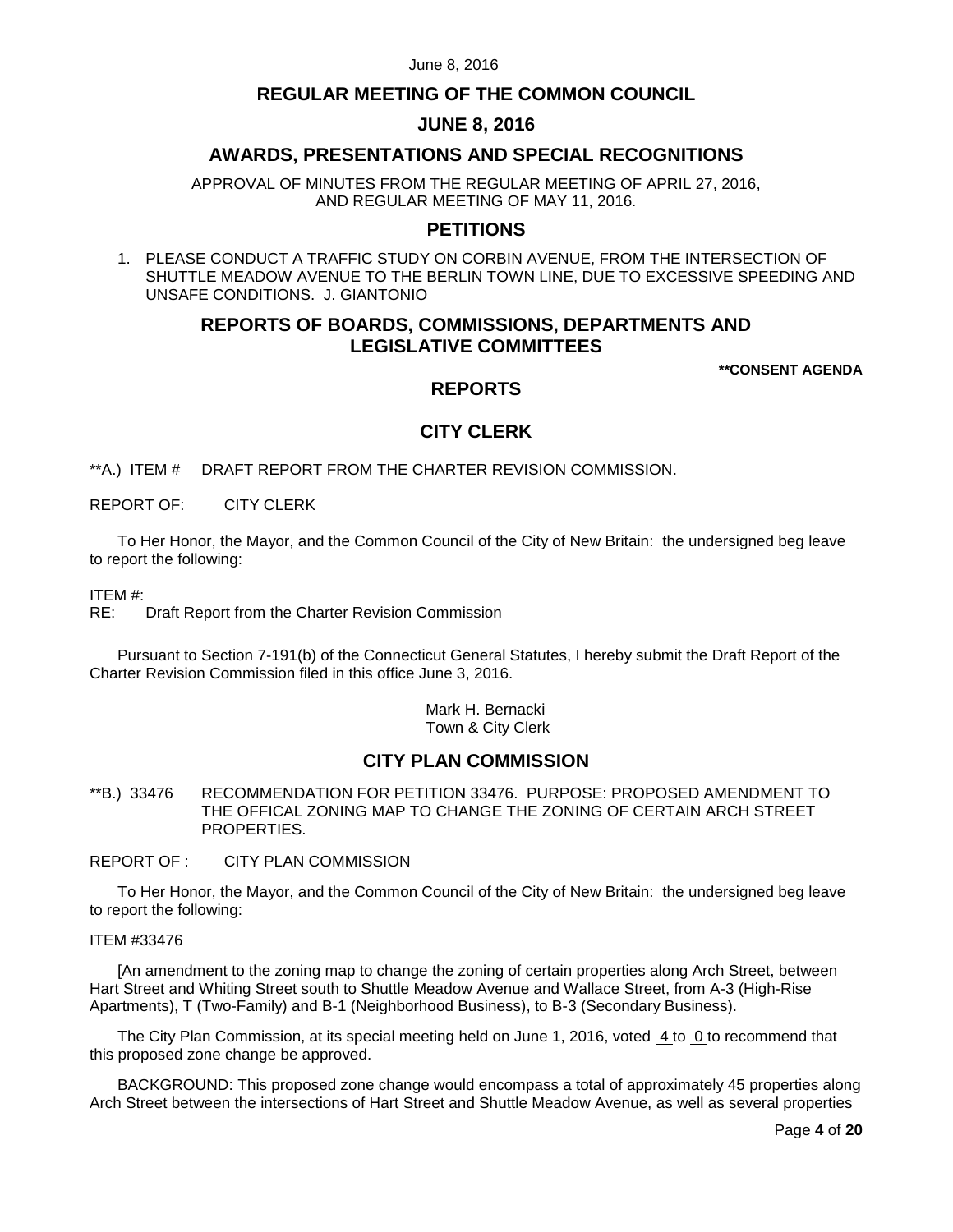surrounding the intersection of Glen Street and Whiting Street and would change them to a B-3, Secondary Business zone. Presently, the areas along Arch Street from Hart Street to Monroe are zoned residential A-3, (High-Rise Apartments) or T (Two-Family); the areas along Arch Street from Monroe Street to Shuttle Meadow are B-1 Neighborhood Business; and the properties surrounding the intersection of Glen and Whiting Streets are A-3 and OP, Office and Public.

The B-3 (Secondary Business) zoning that is proposed is a more intensive business and mixed-use zoning district, the same zone that is in place along most of Broad Street. This zone change is intended to facilitate the development of the "Barrio Latino" commercial district along Arch Street. This is envisioned as being similar to the "Little Poland" business district on Broad Street, a dense, mixed-use neighborhood of ethnic restaurants and shops, small business offices and medium density residential buildings.

PLANNING AND CONSIDERATIONS: The properties within the proposed zone change area include a wide mix of uses, from two-family houses to multi-story mixed-use buildings with first floor commercial spaces and residential apartments on the upper floors. Overall, at present, residential uses are more prevalent than business uses. The notable commercial uses and buildings in the zone change area include an OP-zoned multi-story mixed-use building on the southeast corner of Glen and Whiting Streets; a gasoline station/convenience store on the northwest corner of Arch and Monroe Street; a market/deli at the northeast corner of Arch and Monroe Street; a small used car dealer and auto repairer on the southwest corner of Arch and Monroe Street; and Krispy Chicken restaurant on the northwest corner Arch Street and Shuttle Meadow Avenue. There are, additionally, a number of buildings originally designed for first floor commercial use that either have the first floor space vacant or underutilized, or in some cases, converted to residential units.

The B-3 zoning district permits a number of commercial business types, ranging from retail stores and personal service shops, such as barbers and hair salons, to restaurants and offices. It also allows, subject to special exception approval, auto repairs and sales, gasoline stations and alcohol permit licenses. Additionally, the zoning district permits mixed-use buildings with residential apartments on the upper floors over first floor commercial business uses. In many locations, the proposed zoning would allow more intensive development than is currently permitted, with up to 50% lot coverage and no required front, side or rear yard setbacks. A 25 foot undeveloped vegetated transitional yard is required wherever new B-3 development would take place abutting a residential zoning district.

Many of the existing residential and commercial buildings within the zone change area are nonconforming in various manners relative to the current zoning, including residential uses that are not permitted in the B-1 zone and existing business uses that are not allowed in the A-3, T and OP-zoned portions. Many of the properties also have nonconforming yard setbacks and excessive lot coverage. The proposed zone change to B-3 would make many of these properties more conforming in regards to permitted use and required yard setbacks and lot coverage.

Arch Street is an important gateway into the downtown and potentially a viable commercial district in its own right. In time, it is expected that the B-3 zoning will help encourage rehabilitation and reinvestment in the area and that there will be in-fill development with more residents to support the businesses on the street and that it will begin to develop a more vibrant and attractive business character.

RECOMMENDATION: The City Plan Commission is of the opinion that the proposed change to B-3 zoning will help encourage the development of an attractive and vibrant commercial district of small and medium-sized stores and restaurants, improving the appearance and creating an attractive gateway into the Central Business District. The City Plan Commission, therefore, recommends the adoption of the proposed zone change to B-3.

> Louis G. Amodio, Chairman City Plan Commission

# **FINANCE DEPARTMENT**

<span id="page-4-0"></span>\*\*C.) ITEM # MONTHLY PURCHASING REPORT. PURPOSE: PURCHASING REPORT FOR BID THRESHOLD ITEMS.

REPORT OF: Finance Dept., Purchasing Div.

To Her Honor, the Mayor, and the Common Council of the City of New Britain: the undersigned beg leave to report the following: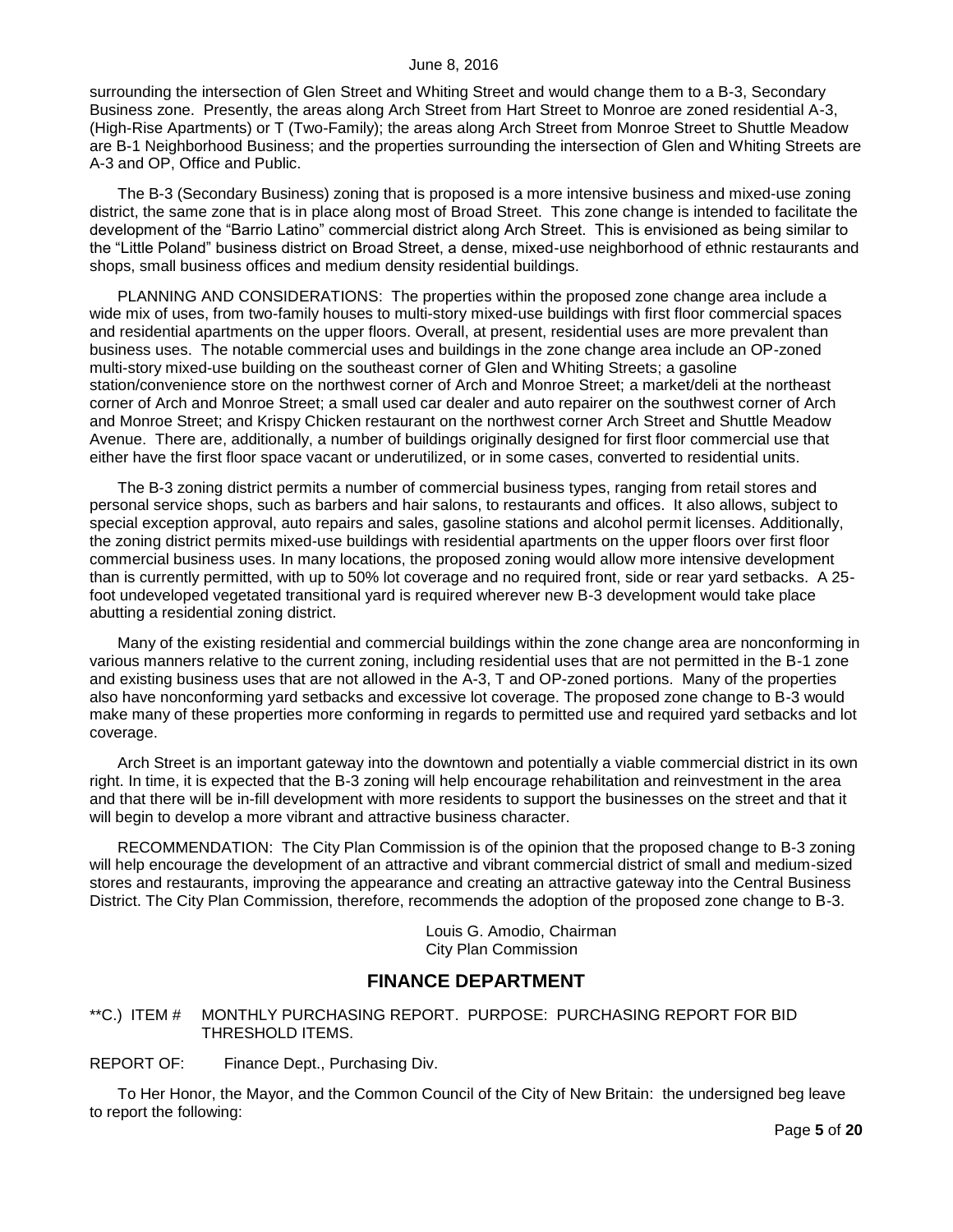ITEM #:

RE: Purchasing report for bid threshold items

DATE: June 8, 2016

In accordance with the New Britain Code of Ordinances, Section 2-566, a monthly report of purchases between \$500 and \$7,500 shall be provided to the Common Council. The report shall include a detailed description of items or services purchased, name of vendor, owner of business and dollar amount spent on each individual purchase as well as the aggregate total of spend to date for the fiscal year.

The Finance Department, Purchasing Division has provided an electronic list of monthly purchases. This document is available in the Council office for review by Council members.

Acceptance and adoption is respectfully requested.

Jack Pieper Purchasing Agent

<span id="page-5-0"></span>\*\*D.) ITEM # COOPERATIVE PURCHASING. PURPOSE: \$36,203.25 TO CROWLEY FORD, LLC. FOR A NEW 2016 FORD 4X4 F250 PICK UP TRUCK FOR THE PUBLIC WORKS DEPARTMENT.

REPORT OF: Finance Dept., Purchasing Division

To Her Honor, the Mayor, and the Common Council of the City of New Britain: the undersigned beg leave to report the following:

ITEM #:

RE: Cooperative Purchasing, 2016 Ford 4x4 F250 Pickup Truck for the Public Works Department, Utilities Division

DATE: June 08, 2016

In accordance with City Code of Ordinances, Chapter 2, Article VIII, Division 1, Section 2-538 (a), a purchase order was requested for the following under the State of Connecticut's Cooperative Purchasing Plan for the Public Works Department, Utilities Division.

| Supplier          | Item               | <b>Price</b> |
|-------------------|--------------------|--------------|
| Crowley Ford, LLC | 2016 Ford 4x4 F250 |              |
| Plainville, CT.   | Pickup Truck       | \$36.203.25  |

The Public Works Department, Utilities Division requested the purchase of a new 2016 Ford 4x4 F250 Pickup Truck, utilizing the State of Connecticut's contact Award 10PSX0239. The new 2016 Ford 4x4 F250 Pickup Truck will replace an existing 2005 Ford 4x4 F250 Pickup Truck that has been driven over 150,000 miles and has reduced power causing the engine not to work properly. Because of the age of the 2005 Ford 4x4 F250 Pickup Truck parts are now becoming obsolete making it hard to obtain the required parts to make the needed repairs. This expense was also presented to the Water Commission at their June 07, 2016 meeting in which they approved the purchase of the new 2016 Ford 4x4 F250 Pickup Truck. Funding for this purchase is available within the Public Works Department, Utilities Division's account number, 9303501000-5436, Water Capital Equipment Expense, Equipment Maintenance and Repairs.

RESOLVED: That the Purchasing Agent is hereby authorized to issue a purchase order for \$36,203.25 to Crowley Ford, LLC of Plainville, CT for the purchase of a new 2016 Ford 4x4 F250 Pickup Truck for the New Britain Public Works Department, Utilities Division utilizing the State of Connecticut's Cooperative Purchasing Plan, Contract Award #10PSX0239.

Jack Pieper Purchasing Agent

<span id="page-5-1"></span>\*\*E.) ITEM # SOLE SOURCE PURCHASING. PURPOSE: \$160,000 TO FRAZER, LTD FOR AMBULANCE REFURBISHMENT FOR THE NEW BRITAIN EMERGENCY MEDICAL SERVICES, INC.

REPORT OF: Finance Dept., Purchasing Division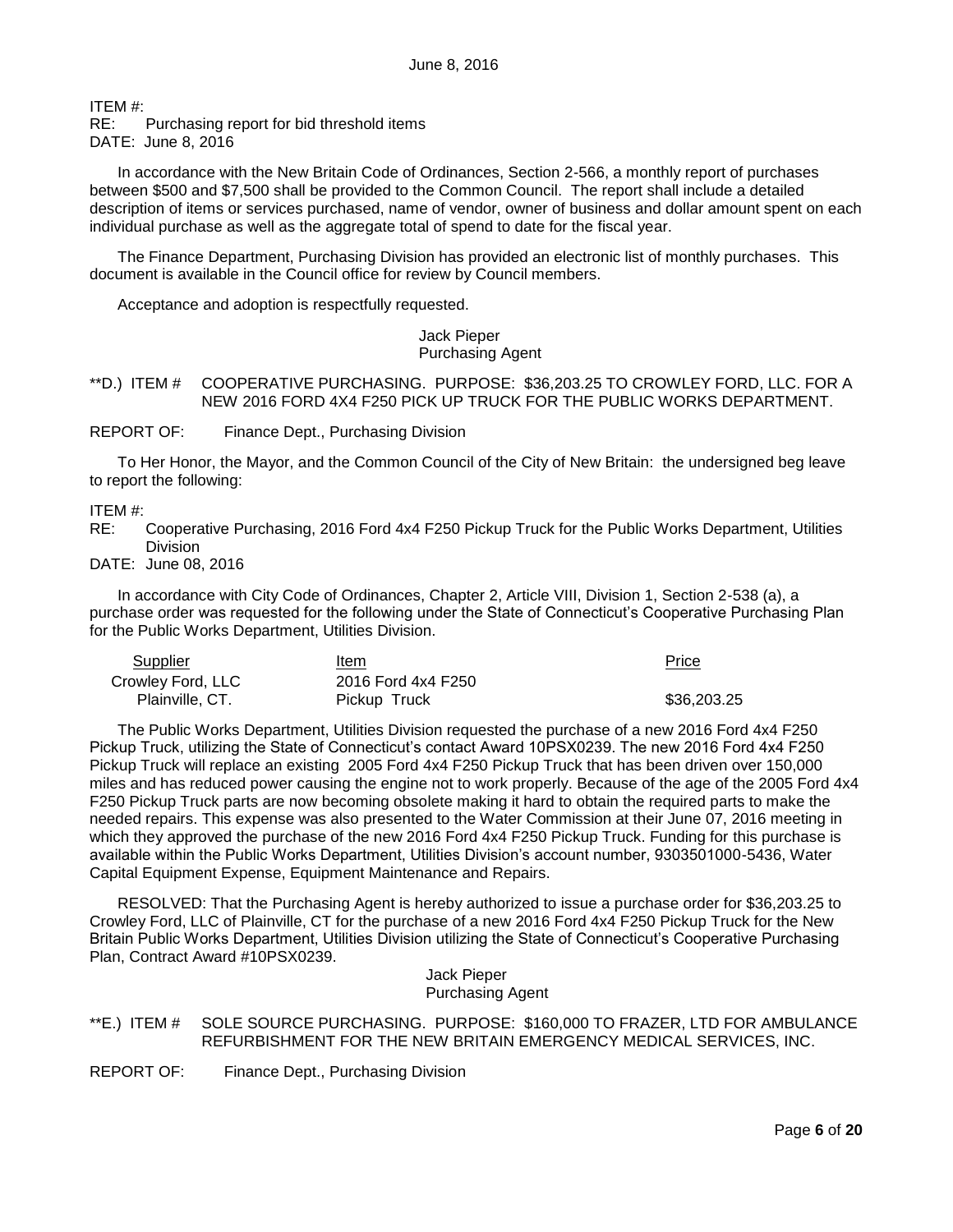To Her Honor, the Mayor, and the Common Council of the City of New Britain: the undersigned beg leave to report the following:

## ITEM #:

RE: Ambulance Refurbishment and Re-Chassis for the New Britain Emergency Medical Services, Inc. (EMS) DATE: June 08, 2016

In accordance with City Code of Ordinances, Chapter 2, Article VIII, Division 1, Section 2-541 (a), a purchase order was requested by the New Britain Emergency Medical Services, Inc. (EMS).

| Supplier     | ltem                                               | <b>Total Price</b> |
|--------------|----------------------------------------------------|--------------------|
| Frazer, LTD. | Ambulance Refurbishment and Re-chassis for the New |                    |
| Houston, TX. | Britain Emergency Medical Services, Inc. (EMS)     | \$160,000,00       |

A Purchase Order was requested by the New Britain EMS for the Refurbishment and Re-chassis of an existing 2007 Ford, F-450 Ambulance. The existing 2007 Ford F450 Ambulance has been driven over 150,000 miles. It has had mechanical problems and has been costly to maintain. Because of the age of the 2007 Ford F450 Ambulance parts are also now becoming obsolete making it hard to obtain the required parts to make the needed repairs. The Ambulance has been out of service at times and it has placed an extraordinary burden on the New Britain EMS to be able to respond to emergency medical situations. A new replacement ambulance would take thirty eight (38) weeks after it was ordered to be built and delivered. The manufacturer of the existing Ambulance, Frazer, LTD can refurbish and rebuilt the existing Ambulance and install it onto a new 2016 Ford F450 Chassis within twelve (12) weeks. This will bring the New Britain EMS fleet of ambulances back up to full capacity in a timely manner. The refurbish and rebuilt of the existing ambulance can only be done by the original manufacturer for this brand of Ambulance. The City will also gain a cost savings of seventy thousand (70,000) dollars by having the existing ambulance unit refurbished in comparison to purchasing a new identical one. Funding for this purchase was approved by the Standing Bonding Subcommittee, Resolution #33391-1 on February 24, 2016.Funds are available within the Capital Projects Fund, 0083339101-5742, EMS Ambulance, Vehicles.

RESOLVED: That the Purchasing Agent is hereby authorized to issue a purchase order for \$160,000.00 to Frazer, LTD of Houston, TX for the Ambulance Refurbishment and Re-chassis it onto a new 2016 Ford F450 for the New Britain Emergency Medical Services, Inc. (EMS)

# Jack Pieper

# Purchasing Agent

<span id="page-6-0"></span>\*\*F.) ITEM # PUBLIC BID NO. 3869. PURPOSE: PURCHASE OF CHEMICALS AND GASES TO BE UTILIZED AT THE WATER FILTRATION PLANT FOR THE PUBLIC WORKS DEPARTMENT.

REPORT OF: Finance Dept., Purchasing Division

To Her Honor, the Mayor, and the Common Council of the City of New Britain: the undersigned beg leave to report the following:

## ITEM #:

RE: Public Bid No. 3869 Chemicals and Gases for the Public Works Department, Utilities Division. DATE: June 08, 2016

Public Bid No. 3869 was solicited and received in accordance with the Purchasing Ordinances of the City of New Britain for Chemicals and Gases for the Public Works Department, Utilities Division that will be utilized at the Water Filtration Plant. Funds are available for this purchase within the Public Works Department, Utilities Division's account number 9303500103-5616, Water Treatment Expenses, Chemicals.

Invitations to bid were solicited and the bid was duly advertised in the New Britain Herald Newspaper, the City and State of Connecticut's Department of Administration Services websites and mailed to twenty-eight (28) Chemical and Gas Companies. The Purchasing Agent did not receive any letters from the Chemical and Gas Companies on the mailing list indicating they could not provide a response to the bid request. Responses were received as per attached.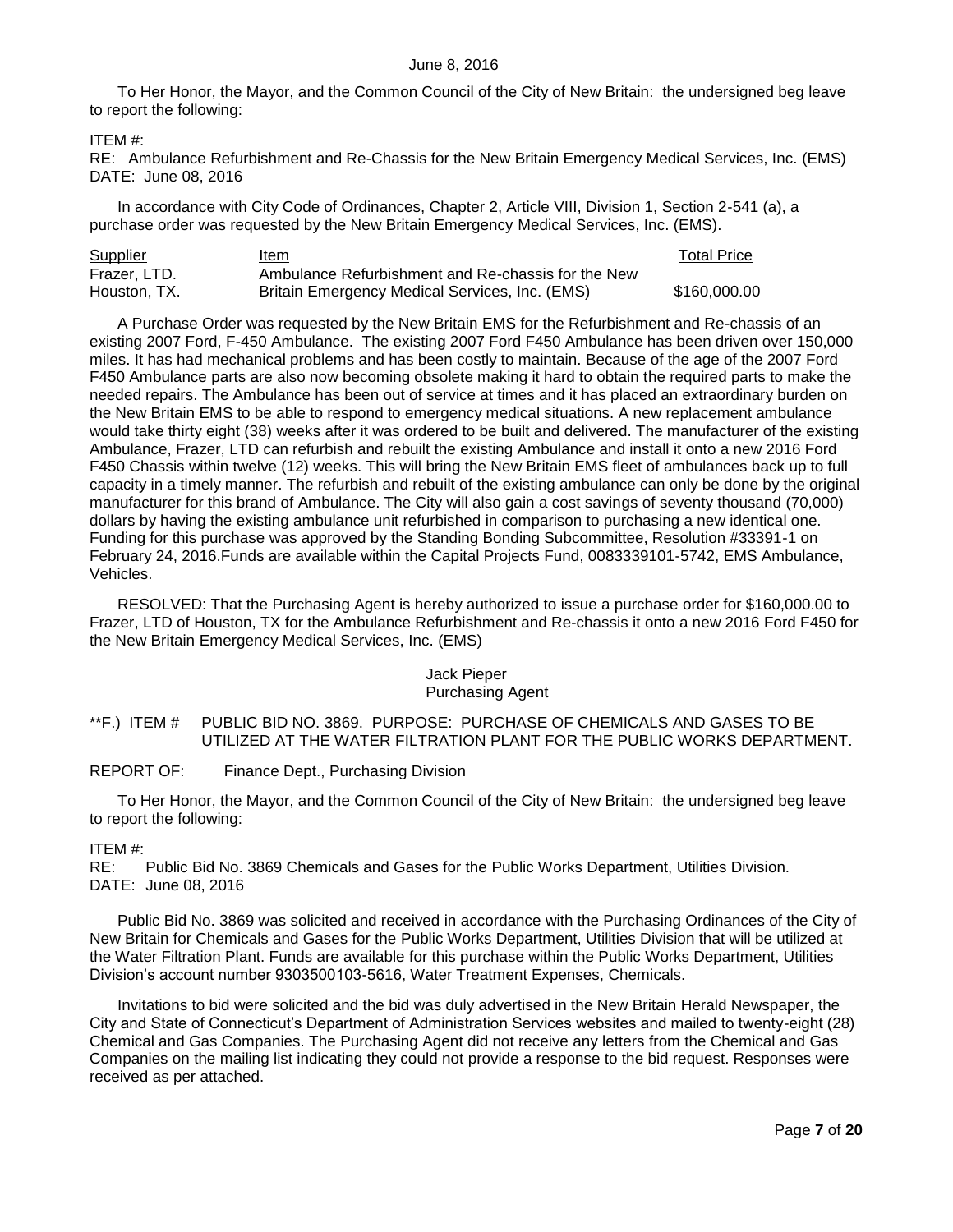The bids were reviewed for conformance to specifications by the Public Works Department, Utilities Division's Administration and the Purchasing Agent. Therefore the Deputy Director of the Public Works Department, Utilities Division, is recommending the bid be awarded to the following chemical companies, New Haven Chlor-Alkali of New Haven, CT, Borden & Remington of Fall River, MA, Slack Chemical Company of Carthage, NY, Holland Company, Inc. of Adams, MA, Careuse Lime, Inc. of Pittsburg, PA., Coyne Chemical Company of Croyden, PA, Univar USA, Inc. of Providence, RI, Praxair of Burr Ridge, IL, and Thatcher Company of Williamson, NY, who submitted the lowest bid price for the Chemicals and Gas which is highlighted on the attachment. The bid results have also been presented to the Water Commission at their June 07, 2016 meeting. At this meeting they approved the Deputy Director of the Public Works Department, Utilities Division's, recommendation to purchase the Chemicals and Gases from the indicated companies.

RESOLVED: That the Purchasing Agent be and is hereby authorized to issue standing purchase orders to New Haven Chlor-Alkali of New Haven, CT, Borden & Remington of Fall River, MA, Slack Chemical Company of Carthage, NY, Holland Company, Inc. of Adams, MA, Careuse Lime, Inc. of Pittsburg, PA., Coyne Chemical Company of Croyden, PA, Univar USA, Inc. of Providence, RI, Praxair of Burr Ridge, IL, and Thatcher Company of Williamson, NY, whose prices are highlighted on the attachment to provide for the Utilities Division's annual Chemical and Gas requirements, per the terms and specifications of Public Bid No. 3869.

# Jack Pieper

## Purchasing Agent

- <span id="page-7-0"></span>\*\*G.) ITEM # PUBLIC BID NO. 3877. PURPOSE: CHEMICAL AND BIOLOGICAL ANALYSIS SERVICES FOR THE PUBLIC WORKS DEPARTMENT FOR PERIOD OF ONE YEAR, FROM JUNE 30, 2016 TO JUNE 29, 2017
- REPORT OF: Finance Dept., Purchasing Division

To Her Honor, the Mayor, and the Common Council of the City of New Britain: the undersigned beg leave to report the following:

# ITEM #:

- Public Bid No. 3877 Chemical and Biological Analysis Services for the Public Works Department, Utilities Division.
- DATE: June 08, 2016

Public Bid No. 3877 was solicited and received in accordance with the Purchasing Ordinances of the City of New Britain for Chemical and Biological Analysis Services for the Public Works Department, Utilities Division. Funding is available for this purchase within the Public Works Department, Utilities Division's account number, 9303500103-5659, Material and Supplies.

Invitations to bid were solicited and the bid was duly advertised in the New Britain Herald Newspaper, the City and State of Connecticut's Department of Administration Services websites and mailed to seventeen (17) Chemical and Biological Analysis Services Companies. The Purchasing Agent did not receive any letters from the Chemical and Biological Companies on the mailing list who indicated they could not respond to the bid request. The responses were received as per the attached.

The bids were reviewed for conformance to specifications by the Utilities Division's Administration and the Purchasing Agent. Therefore the Deputy Director of the Public Works Department is recommending that the bid be awarded to the lowest bidder for each Chemical and Biological Service unless the required testing requires multiple parameters be taken at the same time, then the award should go to lowest bidder of the combined parameters, which is highlighted on the attachment. The bid results have also been presented to the Water Commission at their June 07, 2016 meeting. At this meeting they approved the Deputy Director of the Public Works Department, Utilities Division recommendation to purchase the Chemical and Biological Analysis Services from the indicated companies

RESOLVED: That the Purchasing Agent be and is hereby authorized to enter into a contract and issue purchase orders to Connecticut Testing Laboratories, Inc. of Meriden CT, Regional Water Authority of New Haven, CT, and Microbac Laboratories of Dayville CT, whose prices for these services were the lowest, to provide the Public Works Department, Utilities Division's, Chemical and Biological Analysis Services for a period of one (1) year from June 30, 2016 to June 29, 2017 with the option to extend the contract for two (2), one (1)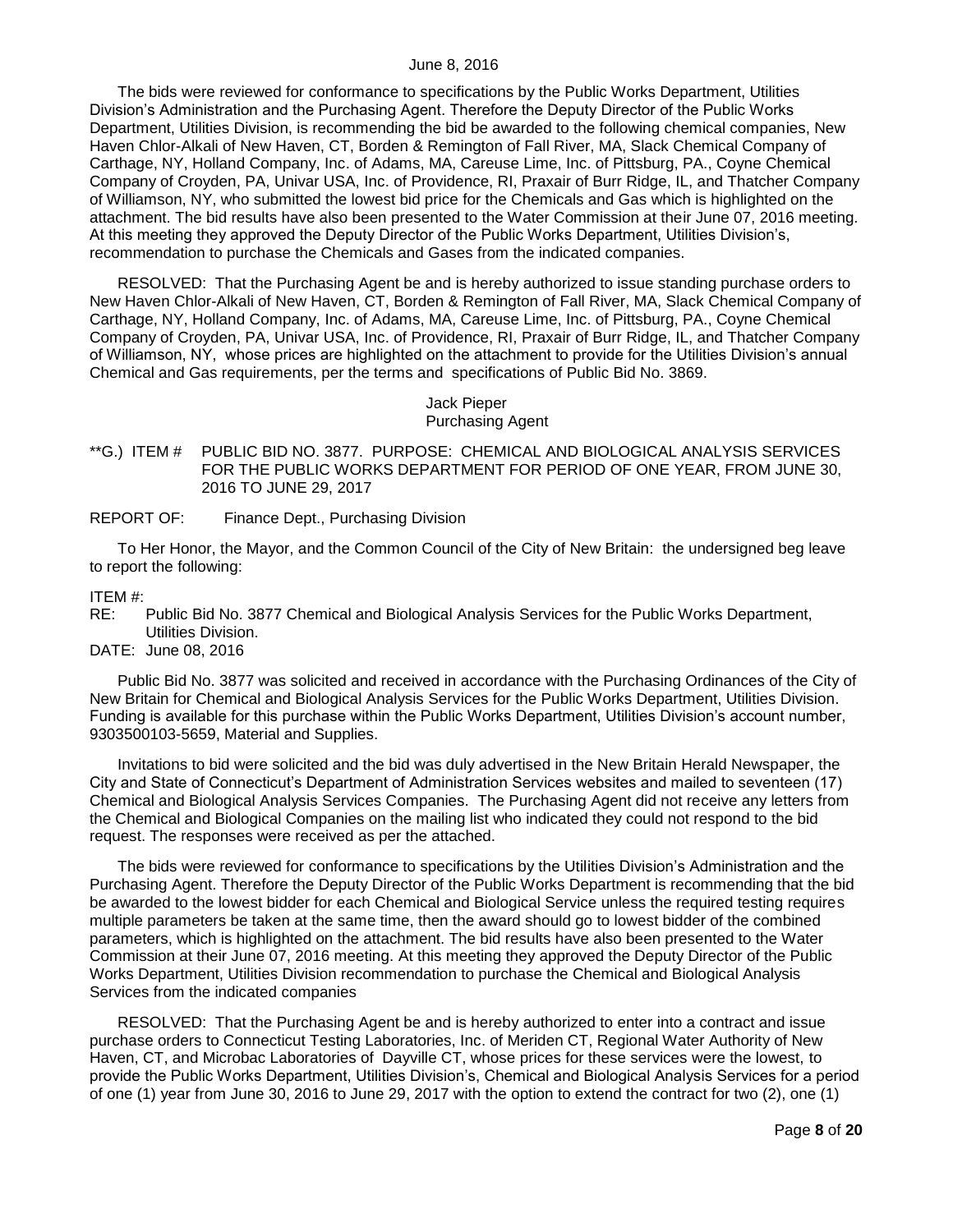year additions upon successful negotiations with the contractors per the terms and specifications of Public Bid No. 3877.

## Jack Pieper Purchasing Agent

# **BOARD OF POLICE COMMISSIONERS**

<span id="page-8-0"></span>\*\*H.) 33257 RESPONSE TO PETITION 33257. PURPOSE: STUDY OF THE FREQUENCY OF LARGE CAPACITY DUMP TRUCKS FROM THE PLAINVILLE QUARRY USING BLACK ROCK AVENUE.

## REPORT OF: THE BOARD OF POLICE COMMISSIONERS

To Her Honor, the Mayor, and the Common Council of the City of New Britain: the undersigned beg leave to report the following:

#### ITEM #: 33257

RE: Common Council Petition #33257-1, re: Please do a study of the frequency of large capacity dump trucks carrying construction materials from the Plainville quarry using Black Rock Avenue as their main delivery route. Neighbors have complained that the practice goes on daily and increases noise and traffic hindrances. In addition, the situation is rapidly becoming a health consideration.

The Traffic Safety Bureau supervisor reports that "No Engine Brake" signs were posted in September 2015, by the City Public Works Department to hold down the noise. The Traffic Safety Bureau supervisor met with Tilcon representatives who stated that their trucks do not use Black Rock Avenue but contracted trucks do. Tilcon representatives agreed to notify their contracted operators, both verbally and in writing, not to use Black Rock Avenue. A "No Thru Trucks" sign would not apply in this case because a truck originating from Tilcon can make a stop within New Britain and it would not be affected by a no thru truck prohibition.

This petition was initially brought before the Board in October, 2015. After further review, a "No Thru Trucks" sign may be applicable in this case. Chief Wardwell wrote a letter to the Office of the State Traffic Administration on February 22, 2016, requesting "No Through Trucks" designation on Black Rock Avenue in New Britain from the Plainville town line to Corbin Avenue (State Route 372). On March 31, 2016, Chief Wardwell received an answer from the Office of the State Traffic Administration. They stated that since trucks using this roadway are likely from a single isolated business in a neighboring community, the Office of the State Traffic Administration cannot honor Chief Wardwell's request for consideration of a through truck prohibition at this time. No further action by the Board is required.

> Jack W. Ferguson II Clerk of the Board

# <span id="page-8-1"></span>\*\*I.) 33323 RESPONSE TO PETITION 33323. PURPOSE: TRAFFIC STUDY AT THE NORTHERN PART OF STANWOOD DRIVE CLOSEST TO GAFFNEY ELEMENTARY SCHOOL.

## REPORT OF: THE BOARD OF POLICE COMMISSIONERS

To Her Honor, the Mayor, and the Common Council of the City of New Britain: the undersigned beg leave to report the following:

### ITEM #: 33323

RE: Common Council Petition #33323, re: Please conduct a traffic study at the northern part of Stanwood Drive closest to Gaffney School. Residents are requesting that the two sided parking be reduced to one sided parking in an effort to reduce congestion.

The Traffic Safety Bureau inspected the Stanwood Drive neighborhood and monitored the traffic flow of school related traffic during the months of September and December 2015. It was determined that due to the road width and curve in the roadway, motor vehicles parking on both sides of Stanwood Drive restricts the free flow of traffic which is further hampered when school buses travel through the area. After the redesign of Gaffney School, vehicle traffic to drop off students, use Slater Road. Five residents spoke against this petition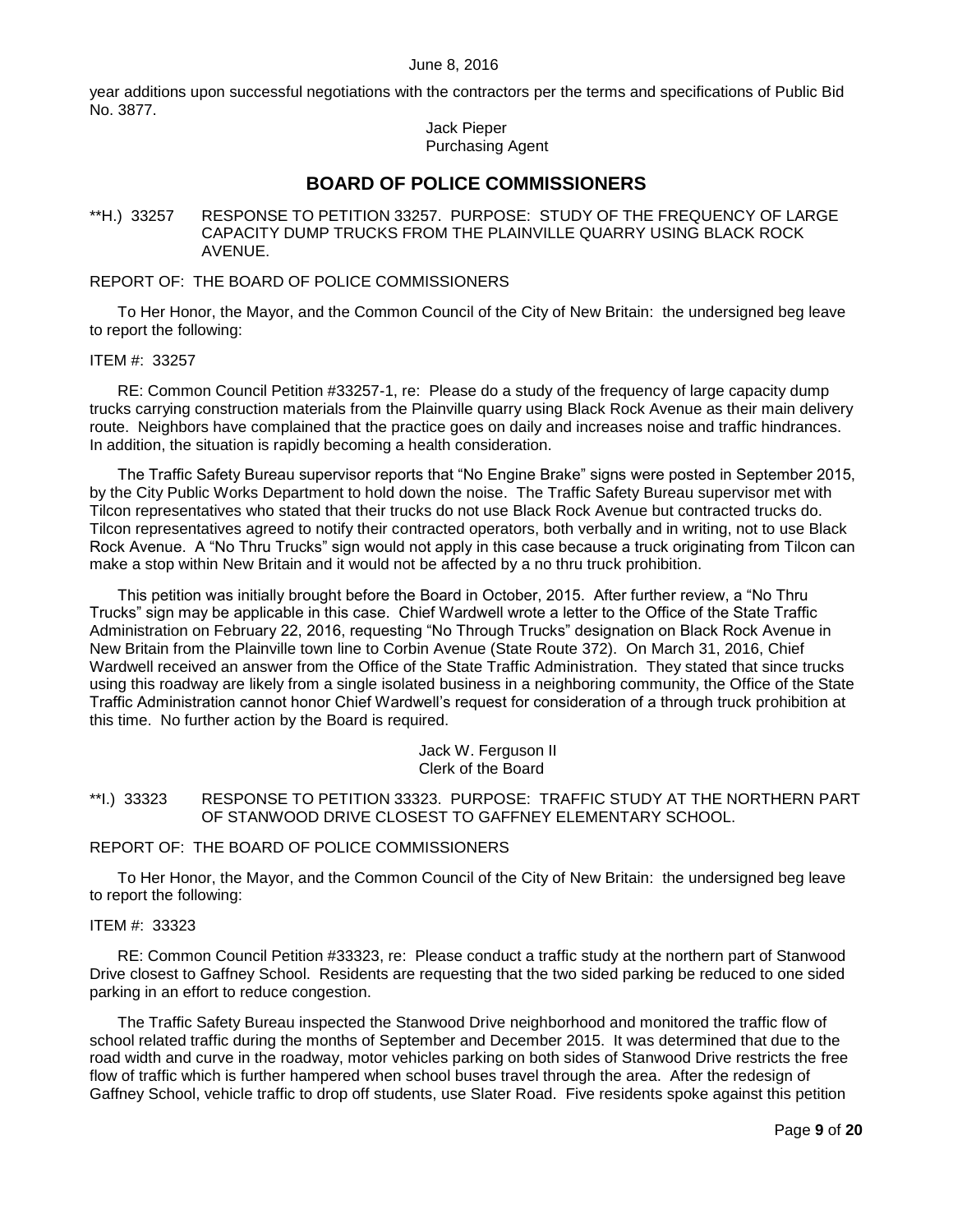during the public session, citing a need for on-street parking due to short driveways, parked cars reduce speeding on Stanwood and removing on- street parking would constitute an undue burden for residents.

The Board voted to deny this petition to remove parking restrictions from one side of Stanwood Drive.

## Jack W. Ferguson II Clerk of the Board

## <span id="page-9-0"></span>\*\*J.) 33342 RESPONSE TO PETITION 33342. PURPOSE: TRAFFIC STUDY AT THE INTERSECTION OF STANLEY STREET, KELSEY STREET AND WHITING STREET.

#### REPORT OF: THE BOARD OF POLICE COMMISSIONERS

To Her Honor, the Mayor, and the Common Council of the City of New Britain: the undersigned beg leave to report the following:

### ITEM #: 33342

RE: Common Council Petition #33342, re: Traffic study to be performed at the intersection of Stanley Street, Kelsey Street and Whiting Street for potential traffic control signal installation.

In July 2015, a similar petition was received concerning speeding issues in this same area. At that time, stepped up enforcement by the Patrol Division and the Traffic Safety Bureau was authorized. This Petition #33342 was discussed at the monthly meeting between Public Works and the Police Department. Based on information learned in that meeting, the Traffic Safety Bureau supervisor recommends the Board table this petition pending a technical review of the intersection by the City Engineer.

The Board voted to table this petition pending a technical review of the intersection by the City Engineer.

Jack W. Ferguson II Clerk of the Board

## <span id="page-9-1"></span>\*\*K.) 33342 RESPONSE TO PETITION 33342. PURPOSE: TRAFFIC STUDY AT THE INTERSECTION OF STANLEY STREET, KELSEY STREET AND WHITING STREET.

### REPORT OF: THE BOARD OF POLICE COMMISSIONERS

To Her Honor, the Mayor, and the Common Council of the City of New Britain: the undersigned beg leave to report the following:

### ITEM #: 33342

RE: Common Council Petition #33342-1, re: Traffic study to be performed at the intersection of Stanley Street, Kelsey Street and Whiting Street for potential traffic control signal installation.

This petition was tabled in January, 2016, pending a technical review of the intersection by the City Engineer. The intersection is comprised of two off-set T intersections with two unconventional two-way stop controlled intersections. The side streets, Whiting Street and Kelsey Street, are stop controlled. Stanley Street is stop controlled northbound at Kelsey and southbound at Whiting. Stanley is an urban minor arterial and City snow emergency route.

Realignment of Whiting and Kelsey to create a more conventional four-way stop controlled intersection would reduce driver confusion, but would have a very significant cost. A traffic control signal is not warranted based on traffic volumes or crash experience. However, a signal light could regulate certain traffic movements while other movements are permitted, but at a cost of \$200-\$250k.

Lower cost options could include: Eliminating the stop sign northbound on Stanley at Kelsey and relocate to northbound at Whiting; Increase stop sign size from 30 inches to 36 inches, affix reflective strips to the poles and add informational signs as to who has right of way and improve driver expectation; Replace missing pavement markings; Perform a general sign clean-up, install additional signs to reinforce speed limits and parking restrictions; and Increase speed, stop sign violation and no parking enforcement.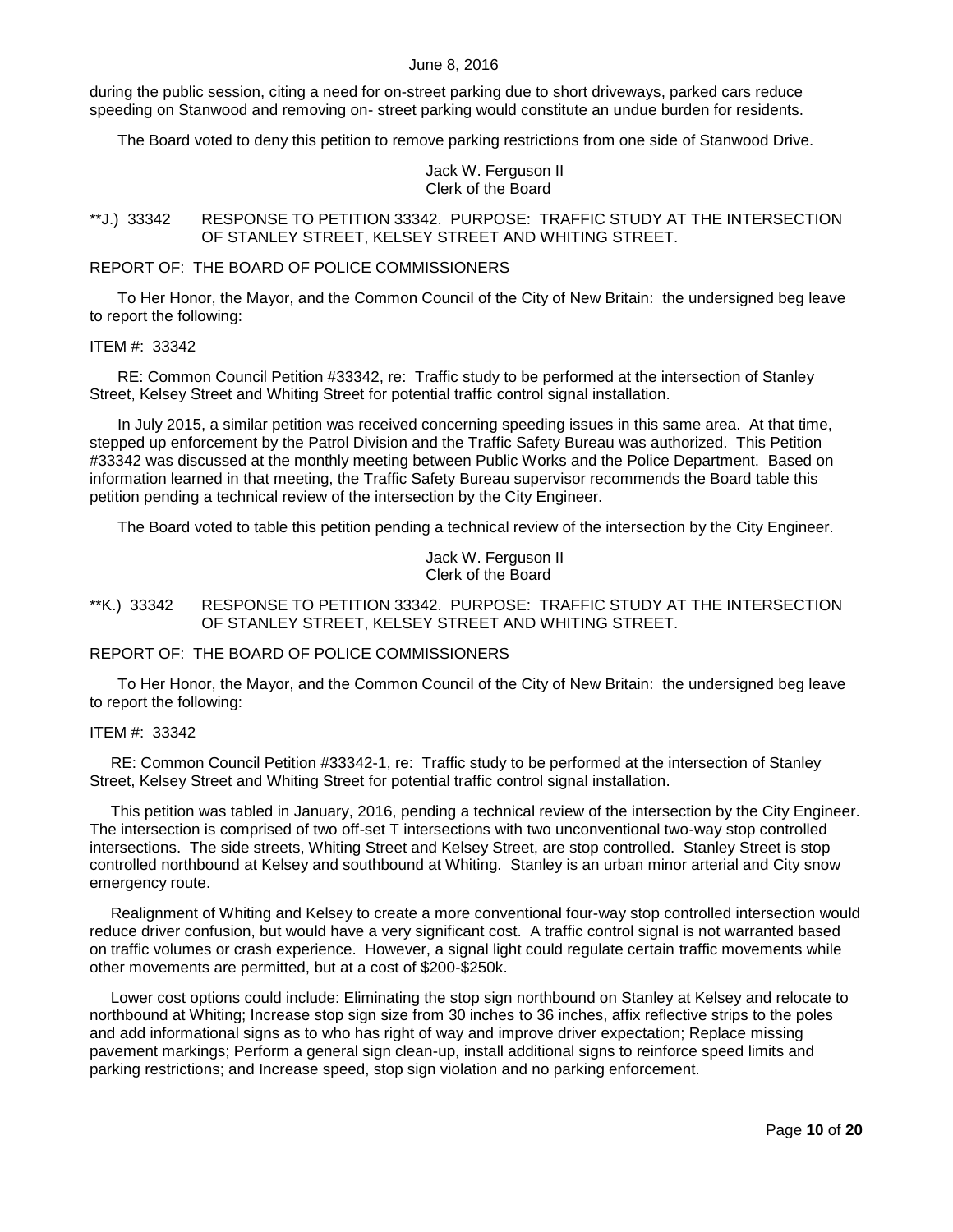The Board voted to accept the recommended low cost options, add "Stop Sign Ahead" signs and paint the curbs where there are no parking restrictions.

> Jack W. Ferguson II Clerk of the Board

# **REPORTS RETURNED FROM COMMITTEE**

# **PLANNING, ZONING AND HOUSING**

- <span id="page-10-0"></span>\*\*L.) 33476 RECOMMENDATION FOR PETITION 33476. PURPOSE: PROPOSED AMENDMENT TO THE OFFICAL ZONING MAP TO CHANGE THE ZONING OF CERTAIN ARCH STREET PROPERTIES.
- <span id="page-10-1"></span>\*\*M.) 33501 RECOMMENDATION FOR RESOLUTION 33501. PURPOSE: PROPOSED AMENDMENT TO SEC. 13-18 OF THE CODE OF ORDINANCES REGARDING THE DEFINITION OF FAMILY.

# **RESOLUTIONS RETURNED FROM COMMITTEE**

<span id="page-10-2"></span>1.) 33501 RECOMMENDATION FOR RESOLUTION 33501. PURPOSE: PROPOSED AMENDMENT TO SEC. 13-18 OF THE CODE OF ORDINANCES REGARDING THE DEFINITION OF FAMILY. D. NAPLES, R. SMEDLEY

# **NEW RESOLUTIONS**

<span id="page-10-3"></span>2.) ITEM # RECOGNITION OF JUNE 14, 2016 AS FLAG DAY. D. NAPLES

Item # RE:

To Her Honor, the Mayor, and the Common Council of the City of New Britain: the undersigned beg leave to recommend the adoption of the following:

WHEREAS, since 1916, Americans have joined together to honor and celebrate the symbol of freedom, prosperity and hope for this great Country; and

WHEREAS, President Woodrow Wilson one hundred years ago officially established Flag Day as June 14<sup>th</sup>; and

WHEREAS, the American flag represents to all Americans, young and old, throughout this City, our Country and the World, an example of liberty, democracy and prosperity to all those willing to strive to fulfill personal achievements, political success, patriotic duty, religious freedom and fruition of life; and

WHEREAS, we, as a City and a Nation, take great pride and reverence in honoring those who have enabled our flag to stay raised and our Country to stay strong; and

WHEREAS, we recognize the vast sacrifice of the lives that have been lost and the great gift of the lives that have been saved through the service of our military men and woman; and

NOW, THEREFORE, BE IT RESOLVED, that the Common Council of the City of New Britain recognizes the week of June 14<sup>th</sup> as Flag Week and the day of June 14<sup>th</sup> as Flag Day, to celebrate this great Country and our symbol, the American Flag, a beacon of hope and a constant reminder of what this great Country has to offer all individuals, no matter race, creed or color; and

BE IT FURTHER RESOLVED that we, as a community, join in by raising the American Flag outside of our homes, our businesses and our municipal buildings to show our pride and gratitude for this great Nation.

## Alderman Don Naples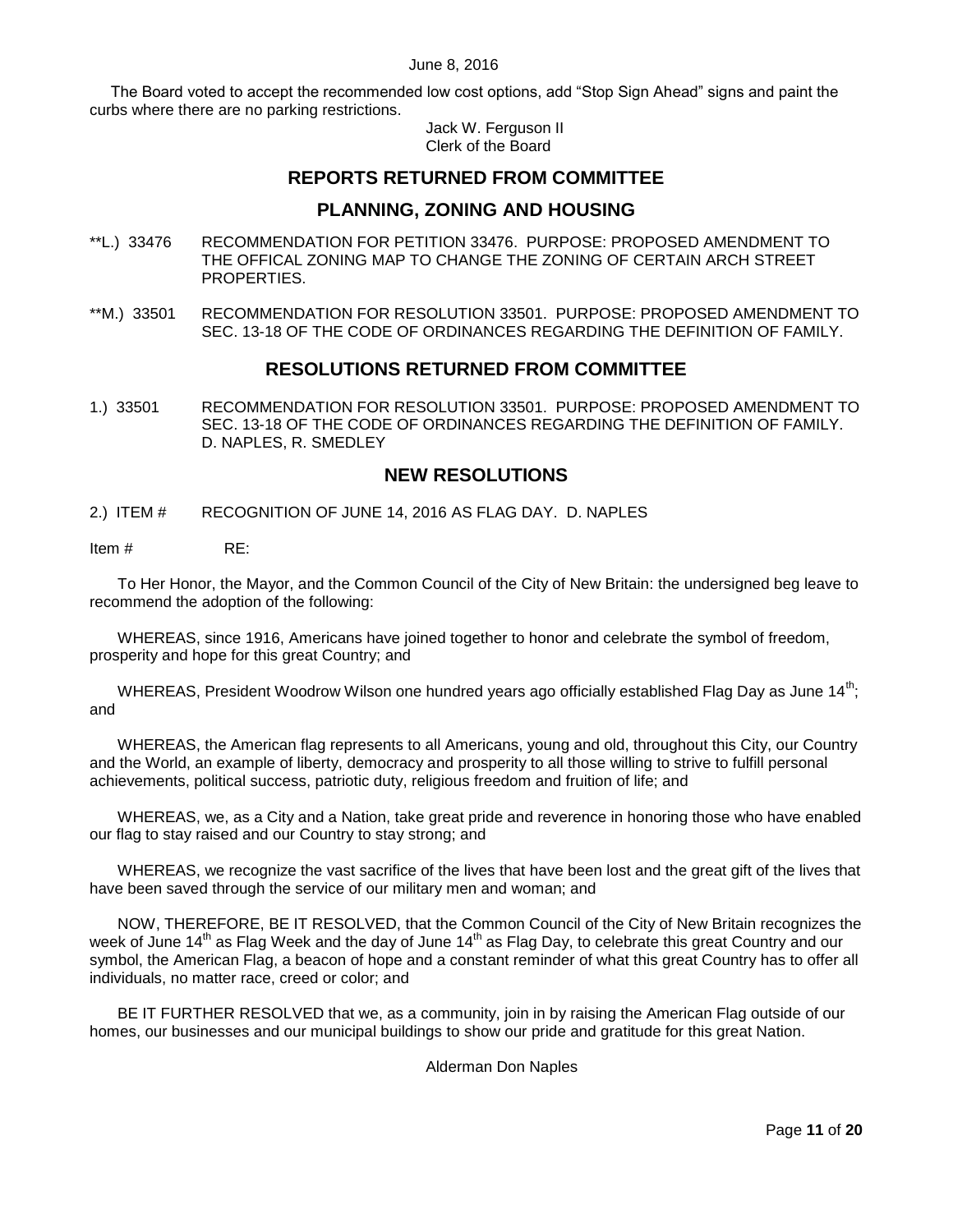<span id="page-11-0"></span>3.) ITEM # PUBLIC BID NO. 3831. PURPOSE: \$600,000 TO EAGLE ELEVATOR COMPANY FOR THE MODERNIZATION OF TRACTION ELEVATORS AT BADOLATO AND SZCZESNY GARAGES. J. SANDERS, JR.

## Item # RE: Modernization of Elevators at Badolato and Szczesny Garages

To Her Honor, the Mayor, and the Common Council of the City of New Britain: the undersigned beg leave to recommend the adoption of the following:

Resolution Summary: PURPOSE. Amendment and Assignment Contract with Eagle Elevator for elevator modernizations in the Badolato and Szczesny Parking Garages.

WHEREAS, Public Bid No. 3831 was solicited and received in accordance with the Purchasing Ordinances of the City of New Britain for maintenance and repairs of elevators and modernization of elevators; and

WHEREAS, funding for the modernization of the elevators at Parking garages was approved by the Common Council at their June 5,2014 meeting, Resolution #32692-5 Capital Improvement Program Budget for fiscal year 2014-2015, LOCIP, in account number 2131500115-52082, Elevators, City Hall and City Garages and also approved by the Common Council at their February 8, 2013 meeting, Resolution #29559-5, Appropriation and Bond Authorization for Improvements and Repairs to the Szczesny and Badolato Parking Garages in account number 0082955901-5454 Capital Projects, Garage Rehabilitation, Badolato Parking Garage, Construction Contracts and 0082955902-5454, Capital Projects, Garage Rehabilitation Szczesny Parking Garage, Construction for a total of \$600,000.00 ;and

WHEREAS, on September 9, 2015, per Resolution 33227, Common Council approved and authorized the Purchasing Agent to enter into a contract and issue a purchase order for \$600,000.00 to Otis Elevator Company of East Hartford, CT for the modernization of two (2) traction elevators at the Badolato Parking Garage and one (1) traction elevator at the Sczcesny Garage per the terms and conditions and specifications of Public Bid No. 3831; and

WHEREAS, Otis Elevator Company has informed the City they are incapable of completing the project as submitted and has withdrawn (see attached); and

WHEREAS, Eagle Elevator Company of Hartford, CT is the next lowest, responsible bidder and has agreed to perform the elevator modernizations of the Badolato and Szczesny Parking Garages at the same cost as Otis Elevator had originally bid; now, therefore, be it

RESOLVED, that the Purchasing Agent be and is hereby authorized to enter into a contract and issue a purchase order for \$600,000.00 to Eagle Elevator Company of Hartford, CT for the modernization of two (2) traction elevators at the Badolato Parking Garage and one (1) traction elevator at the Szczesny Parking Garage per the terms and conditions and specifications of Public Bid No. 3831.

Alderman Jim Sanders, Jr.

- <span id="page-11-1"></span>4.) ITEM # BUDGET APPROPRIATIONS – FIRE DEPARTMENT. PURPOSE: \$690 FOR MEMBERS OF THE FIRE MARSHAL'S OFFICE TO ATTEND THE CONNECTICUT FIRE MARSHAL'S ASSOCIATION'S 2016 ANNUAL CONFERENCE. J. GIANTONIO, C. CARLOZZI, JR., T. COLLINS
- Item # RE: Budget Appropriation Fire Dept.

To Her Honor, the Mayor, and the Common Council of the City of New Britain: the undersigned beg leave to recommend the adoption of the following:

Whereas, The New Britain Fire Department has applied for a fire prevention grant from CT Fair Plan: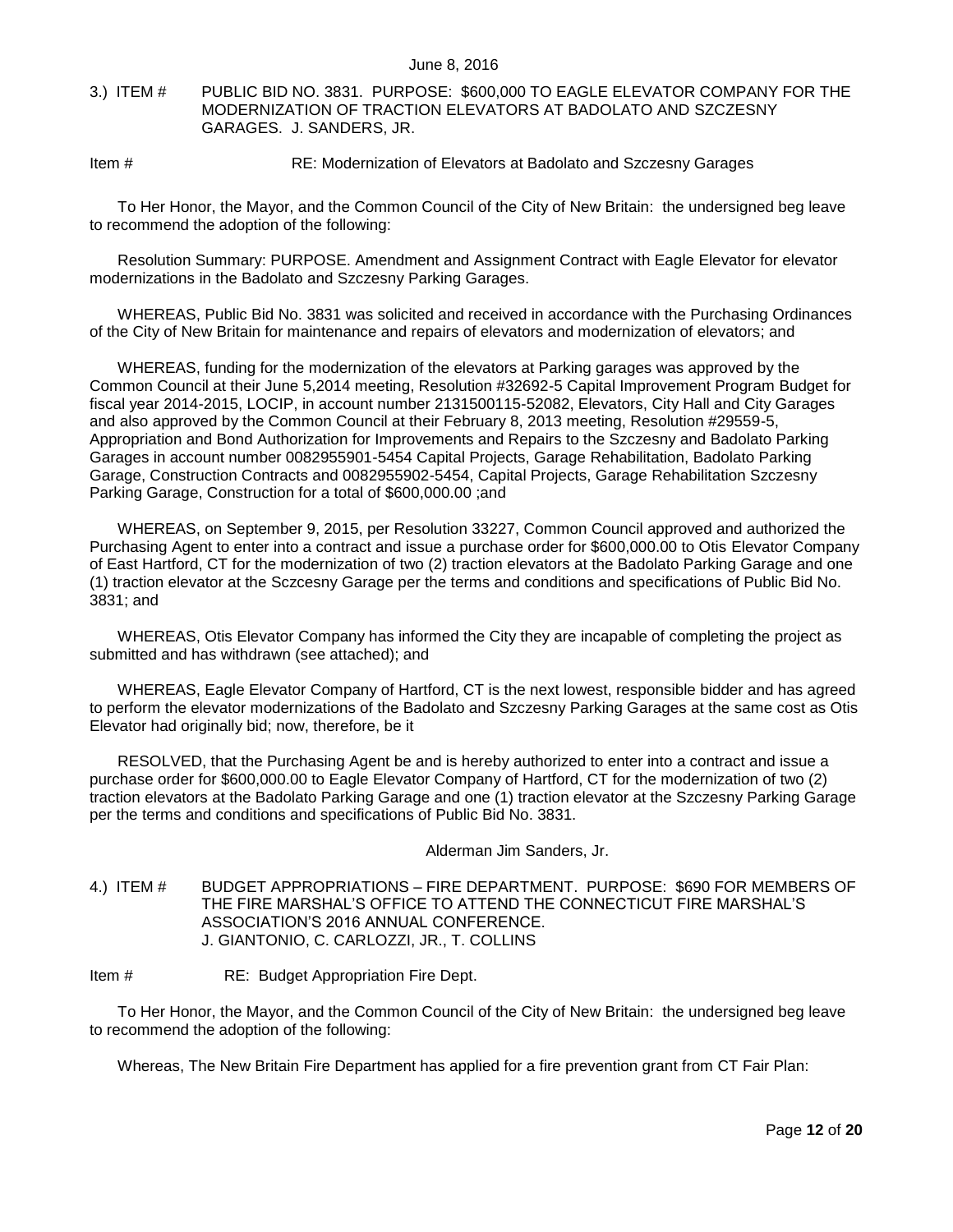Whereas, the New Britain Fire Department has requested funding to send two members of the Fire Marshal's Office to the Connecticut Fire Marshal's Association's 2016 Annual Conference:

Whereas, the New Britain Fire Department has been awarded a total of \$690.00 for these purposes and is on a reimbursement basis.

Therefore, Be it Resolved, that a budget amendment within the Fire Department Grants Special Revenue Fund be made as follows:

| Revenue:       |                                   |          |
|----------------|-----------------------------------|----------|
| 226212113-4232 | <b>Grants &amp; Contributions</b> | \$690.00 |
| Expenditures:  |                                   |          |
| 226212113-5337 | Training/Conferences              | \$690.00 |

Alderman Jamie Giantonio Alderman Carlo Carlozzi, Jr. Alderman Tremell Collins

## <span id="page-12-0"></span>5.) ITEM # CODE OF ORDINANCES SEC. 2-21(a) AND 2-22(a). PURPOSE: PROPOSED AMENDMENT TO THE CODE OF ORDINANCES REGARDING THE COMMENCING OF REGULAR MEETINGS OF THE COMMON COUNCIL AND PUBLIC PARTICIPATION SESSIONS. J. GIANTONIO

Item # RE: Amend Sec. 2-21(a) and 2-22(a) of the Code of Ordinances regarding the commencing of regular meetings of the Common Council and Public Participation sessions.

To Her Honor, the Mayor, and the Common Council of the City of New Britain: the undersigned beg leave to recommend the adoption of the following:

BE IT ORDAINED BY THE COMMON COUNCIL OF THE CITY OF NEW BRITAIN that Chapter 2, Section 2- 21(a) and 2-22 (a) of the Code of Ordinances City of New Britain, be amended as follows: (inserted text appears in underline; deleted text appears in strikethrough; new sections begin with the word [new]):

## Sec. 2-21. - Common council meetings.

- (a) Regular meetings of the eCommon eCouncil for the transaction of all legal business shall be held on the second and fourth Wednesday of each month, except in the months of July, August, November and December there shall be only one meeting held on the second Wednesday of the month. All stated regular meetings of the  $e$ Common  $e$ Council shall commence at  $7:307$ :00 p.m.
- (b) Notwithstanding subsection (a). In odd numbered years, the regular meeting of the cCommon cCouncil for the month of November shall be held on the first Wednesday following the date on which newly elected officials take office. At such meeting, before any other business is considered, the eCommon eCouncil shall elect a president pro tempore (who shall be sworn-in accordingly), announce the persons selected by each political caucus to be such caucus' leaders, appoint a clerk of committees (who shall be sworn-in accordingly), adopt the standing rules of the common cCouncil, appoint cCommon cCouncil committees, and appoint eCommon eCouncil liaisions.

Sec. 2-22. - Public participation sessions and conduct during council meetings.

- (a) There shall be public participation sessions held prior to at the beginning of each special and regular cCommon cCouncil meeting commencing at the posted start time of a special meeting and 7:00 p.m. for a regular meeting. During public participation sessions, members of the public shall be afforded the opportunity to address the members of the cCommon cCouncil on any matters concerning the operations of city government as well as on matters on the agenda of the meeting. The presiding officer shall call three (3) times for any additional speakers prior to closing any public participation session. Public comment shall be limited to no less than three (3) minutes per speaker, per meeting.
- (b) Council meetings, special or regular, must be attended by the respective department heads, or their designee, who will respond to any questions by members of the body concerning the operation of their respective department. Individuals who insist on making slanderous remarks, in engaging in or behaving in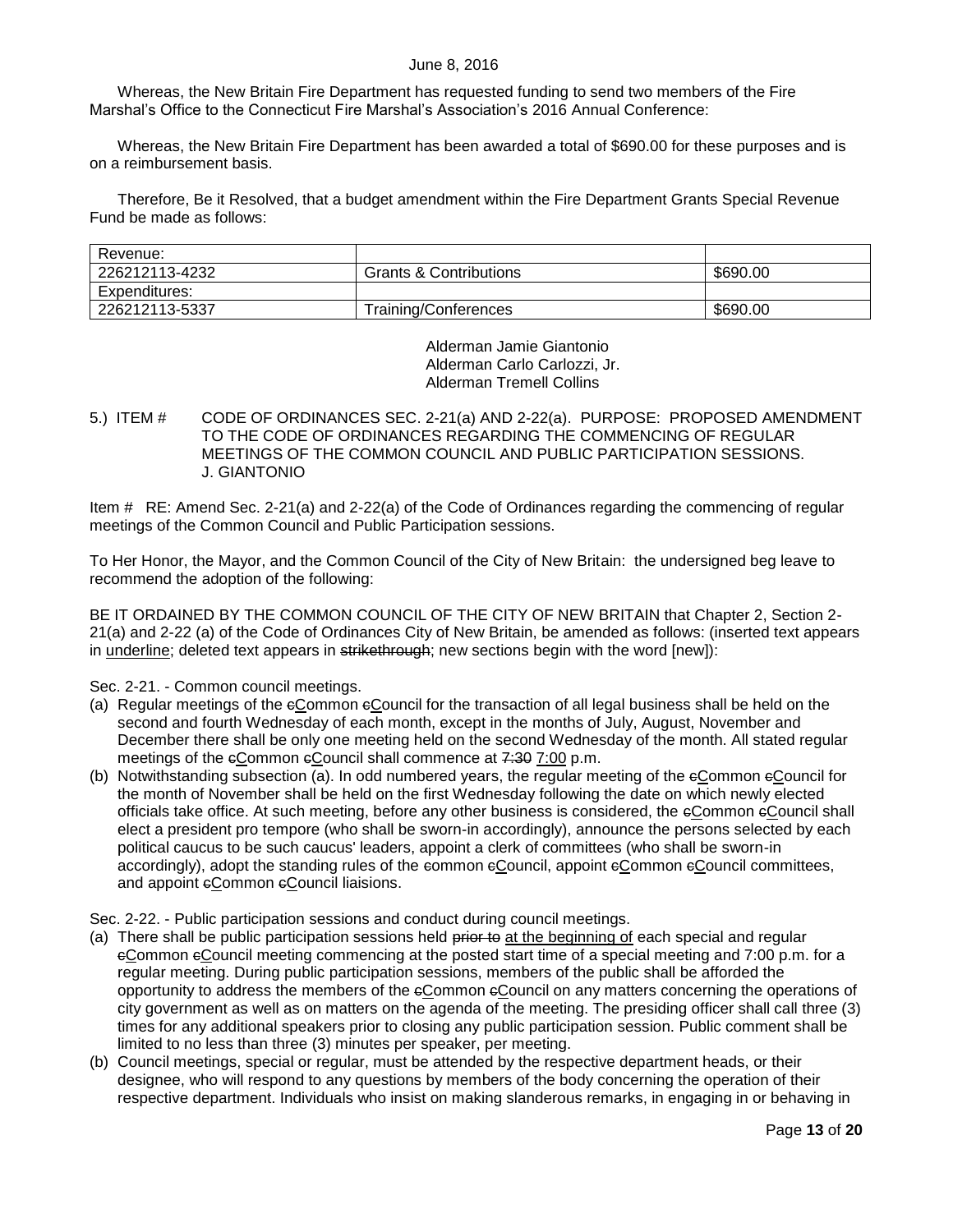a disruptive, disorderly or discourteous manner will not be allowed to continue in attendance at such a meeting. If such behavior cannot be contained, the meeting for that date will be terminated. No placards, slogans or banners shall be allowed into the eCouncil chambers at such a meeting or public participation session.

#### Alderman Jamie Giantonio

<span id="page-13-0"></span>6.) ITEM # BUDGET APPROPRIATIONS – POLICE DEPARTMENT. PURPOSE: EDWARD BYRNE MEMORIAL JUSTICE ASSISTANCE GRANT (JAG) FORMULA PROGRAM FOR \$39,287. C. CARLOZZI, JR., W. PABON, E. SANCHEZ, J. SANDERS, JR., R. SMEDLEY

Item # RE: Budget Appropriation – Police Dept.

To Her Honor, the Mayor, and the Common Council of the City of New Britain: the undersigned beg leave to recommend the adoption of the following:

WHEREAS, the Bureau of Justice Assistance (BJA), has funding available under the Edward Byrne Memorial Justice Assistance Grant (JAG) Formula Program, and,

WHEREAS, these funds are to be used to investigate gang, gun and drug related crimes, direct additional officers to active crime locations in the community and support police public service outreach programs, and,

WHEREAS, there is no requirement for a cash match from the City, and,

WHEREAS, these funds, in the amount of \$39,287, will be used as set forth in the budget listed below, THEREFORE, BE IT

RESOLVED, that Mayor Erin Stewart be granted permission to apply for a Justice Assistance Grant in the sum of \$39,287, as follows:

| Revenue:       |                            |             |
|----------------|----------------------------|-------------|
| 269211158-4223 | <b>Federal Revenue</b>     | \$39,287    |
|                |                            |             |
| Expenditures:  |                            |             |
| 269211158-5122 | OT- Gun Violence/Hot Spots | \$19,287    |
| 269211158-5122 | OT- Community Outreach     | \$<br>9,000 |
| 269211158-5814 | Police Explorers           | \$<br>6,000 |
| 269211158-5813 | Police Athletic League     | \$5,000     |
|                | <b>Total Expenditures</b>  | \$39,287    |

Ald. Carlo Carlozzi, Jr. - Police Liaison

Ald. Wilfredo Pabon - Police Liaison

Ald. Emmanuel Sanchez - Police Liaison

Ald. Jim Sanders, Jr. - Police Liaison

Ald. Robert Smedley - Police Liaison

## <span id="page-13-1"></span>7.) ITEM # ENVIRONMENTAL CONSULTANT. PURPOSE: \$396,700 FOR PROFESSIONAL SERVICES REGARDING CHANGES IN USE OF WATER COMPANY LANDS. C. POLKOWSKI

Item# RE:

To Her Honor, the Mayor, and the Common Council of the City of New Britain: the undersigned beg leave to recommend the adoption of the following: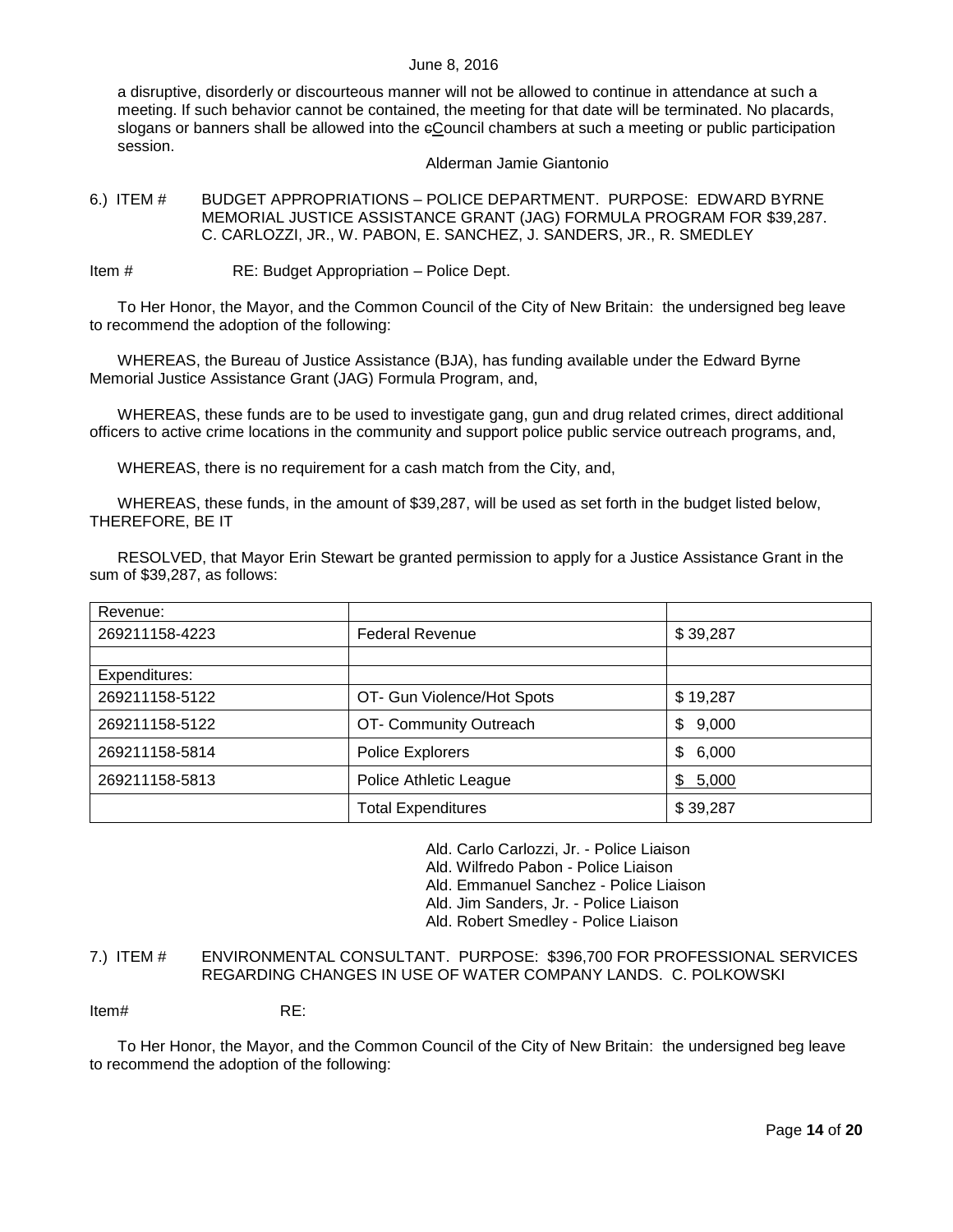WHEREAS, under the requirements of Section 1 of Public Act 16-61 – An Act Concerning an Environmental Study on a Change in Use of New Britain Water Company Lands the City of New Britain is required to retain an environmental consultant to complete a study of a change in use of our water company lands ; and,

WHEREAS, per the Act, the City of New Britain is required to ascertain that the Water Planning Council (WPC), in consultation with the Council on Environmental Quality (CEQ), find the environmental consultant we retain to complete a study of a change in use of our water company lands to be acceptable; and,

WHEREAS, the Water Department needs Consulting Engineering Assistance to conduct the appropriate water supply and environmental studies, surveys, field investigations and submit a written report on the results of such study; and,

WHEREAS, CDM Smith of East Hartford, CT. and Lenard Engineering, Inc.(LEI), Inc. of Glastonbury, CT. are on the City's On-Call Architectural/Engineering Services per Bid 3806 and CDM Smith of East Hartford, CT will be the prime engineering consultant and Lenard Engineering, Inc.(LEI) of Glastonbury, CT. will be the sub engineering consultant for this project; and,

WHEREAS, the costs for this Consulting Engineering Assistance exceeded the maximum purchase order authorization amount of \$50,000.00 per Bid No. 3806; and,

WHEREAS, the funding for the Consulting Engineering Assistance is in the Public Works Utility Division's account 9303501100-5331, Professional Services; and,

WHEREAS, the CDM Smith proposal for Architectural/Engineering Services has also been presented to the Water Commission at their June 07, 2016 meeting. At this meeting they approved the Deputy Director of the Public Works Department, Utilities Division's, recommendation to accept the CDM Smith proposal.

THEREFORE Be It Resolved, that the Common Council authorizes the Purchasing Agent to issue a Purchase Order for \$396,700.00 to CDM Smith of East Hartford, CT. for Professional Services for the Water Department.

> Alderman Christopher Polkowski Common Council Liaison Public Works Utility Division

<span id="page-14-0"></span>8.) ITEM # BUDGET TRANSFER. PURPOSE: FY 16 GENERAL FUND BUDGET TRANSFER. C. CARLOZZI, JR., D. SALERNO

Item # RE: FY 16 General Fund Budget Transfer

To Her Honor, the Mayor, and the Common Council of the City of New Britain: the undersigned beg leave to recommend the adoption of the following:

Whereas, the City ratified the 1303 Union Contract and the 818 Union Contract after the FY 16 budget was adopted;

Whereas, funds need to be transferred into various departments full time salary accounts to cover these and other contractual increases;

Whereas, the City of New Britain used to be a member of the Central CT Regional Planning Agency (CCRPA) until it got merged into the Capital Region Council of Governments (CRCOG). During this transition the annual fees to be a member of CRCOG have increased substantially over the CCRPA dues. Additional monies are required to cover the increase in costs. As a member of CRCOG the City has received grant assistance on Transit Oriented Development (TOD) projects such as the Complete Streets Master Plan and the repaving of Allen Street and will continue to receive this type of funding in the future;

Whereas, there are monies available in the Contingency account that can be allocated for these specific purposes.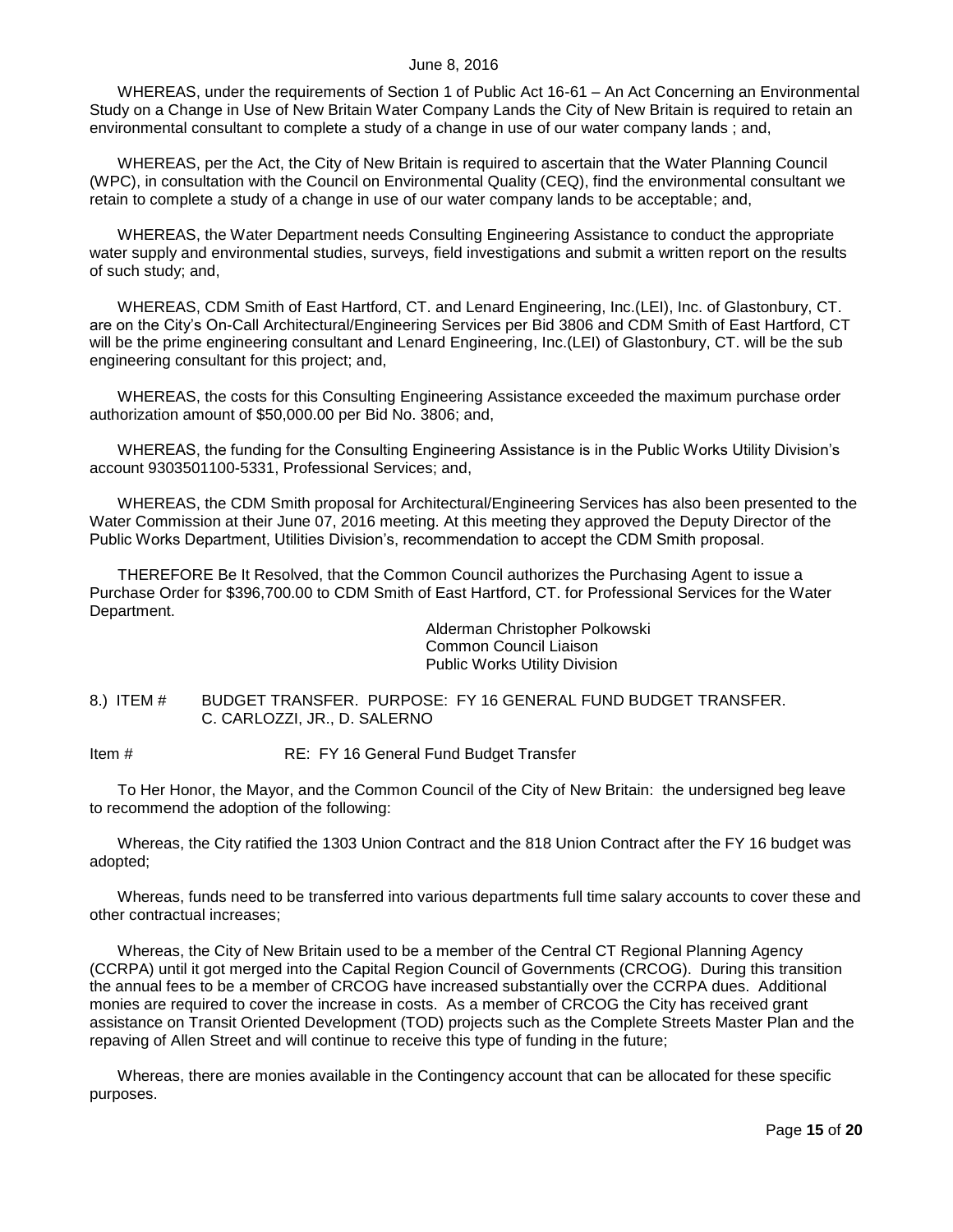Therefore, Be It Resolved, that the FY 2015-2016 General Fund Budget be transferred for this purpose as follows:

| Decrease Expenditure  |      |                                   | FY 16 Budget | Increase/Decrease | <b>FY 16</b><br><b>Budget</b><br>Revised |
|-----------------------|------|-----------------------------------|--------------|-------------------|------------------------------------------|
| 001625101             | 5871 | Admin & Contingency               | 2,315,347    | (564, 316)        | 1,751,031                                |
| Increase Expenditures |      |                                   |              |                   |                                          |
| 001212002             | 5121 | <b>Fire Operations</b>            | 8,120,939    | 129,093           | 8,250,032                                |
| 001211009             | 5121 | Investigation                     | 1,551,157    | 40,922            | 1,592,079                                |
| 001107002             | 5121 | <b>Revenue Collections</b>        | 296,389      | 38,288            | 334,677                                  |
| 001419001             | 5121 | Parks Admin                       | 127,885      | 33,625            | 161,510                                  |
| 001213001             | 5121 | Telecommunications                | 1,207,628    | 31,248            | 1,238,876                                |
| 001109001             | 5121 | Corp Counsel                      | 418,614      | 27,256            | 445,870                                  |
| 001523003             | 5121 | <b>Disabilities Commission</b>    | 55,890       | 27,206            | 83,096                                   |
| 001211012             | 5121 | <b>Community Services</b>         | 477,469      | 23,369            | 500,838                                  |
| 001315002             | 5121 | <b>Capital Projects</b>           | 636,028      | 16,768            | 652,796                                  |
| 001522003             | 5121 | Environmental                     | 327,926      | 13,771            | 341,697                                  |
| 001522002             | 5121 | Nursing                           | 252,894      | 13,336            | 266,230                                  |
| 001521002             | 5121 | <b>Civil Service</b>              | 157,221      | 12,198            | 169,419                                  |
| 001107006             | 5121 | Information Tech                  | 249,199      | 11,898            | 261,097                                  |
| 001523002             | 5121 | Senior Center                     | 396,126      | 11,695            | 407,821                                  |
| 001214002             | 5121 | Building/Code                     | 543,926      | 10,199            | 554,125                                  |
| 001106001             | 5121 | City Plan                         | 200,865      | 10,140            | 211,005                                  |
| 001212003             | 5121 | Fire Ops Support                  | 904,924      | 8,962             | 913,886                                  |
| 001419002             | 5121 | Forestry                          | 132,426      | 8,076             | 140,502                                  |
| 001316001             | 5121 | <b>Property Management Admin</b>  | 164,835      | 7,333             | 172,168                                  |
| 001107004             | 5121 | Finance                           | 830,577      | 6,732             | 837,309                                  |
| 001315001             | 5121 | Public Works Admin                | 380,748      | 5,016             | 385,764                                  |
| 001101001             | 5121 | Common Council                    | 66,287       | 4,160             | 70,447                                   |
| 001108001             | 5121 | <b>Town Clerk</b>                 | 459,283      | 3,435             | 462,718                                  |
| 001316007             | 5121 | <b>Street Parking Collections</b> | 100,296      | 3,081             | 103,377                                  |
| 001316005             | 5121 | Parking Admin                     | 68,943       | 2,421             | 71,364                                   |
| 001316002             | 5121 | Bldg./Grounds                     | 351,277      | 2,316             | 353,593                                  |
| 001522001             | 5121 | Health Admin                      | 68,943       | 2,105             | 71,048                                   |
| 001316008             | 5121 | <b>Liberty Square Parking</b>     | 283,500      | 2,089             | 285,589                                  |
| 001212001             | 5121 | Fire Administration               | 213,505      | 2,003             | 215,508                                  |
| 001420002             | 5121 | <b>Rec Special Events</b>         | 55,891       | 1,706             | 57,597                                   |
| 001316004             | 5121 | <b>Outside Grounds</b>            | 183,958      | 1,423             | 185,381                                  |

Page **16** of **20**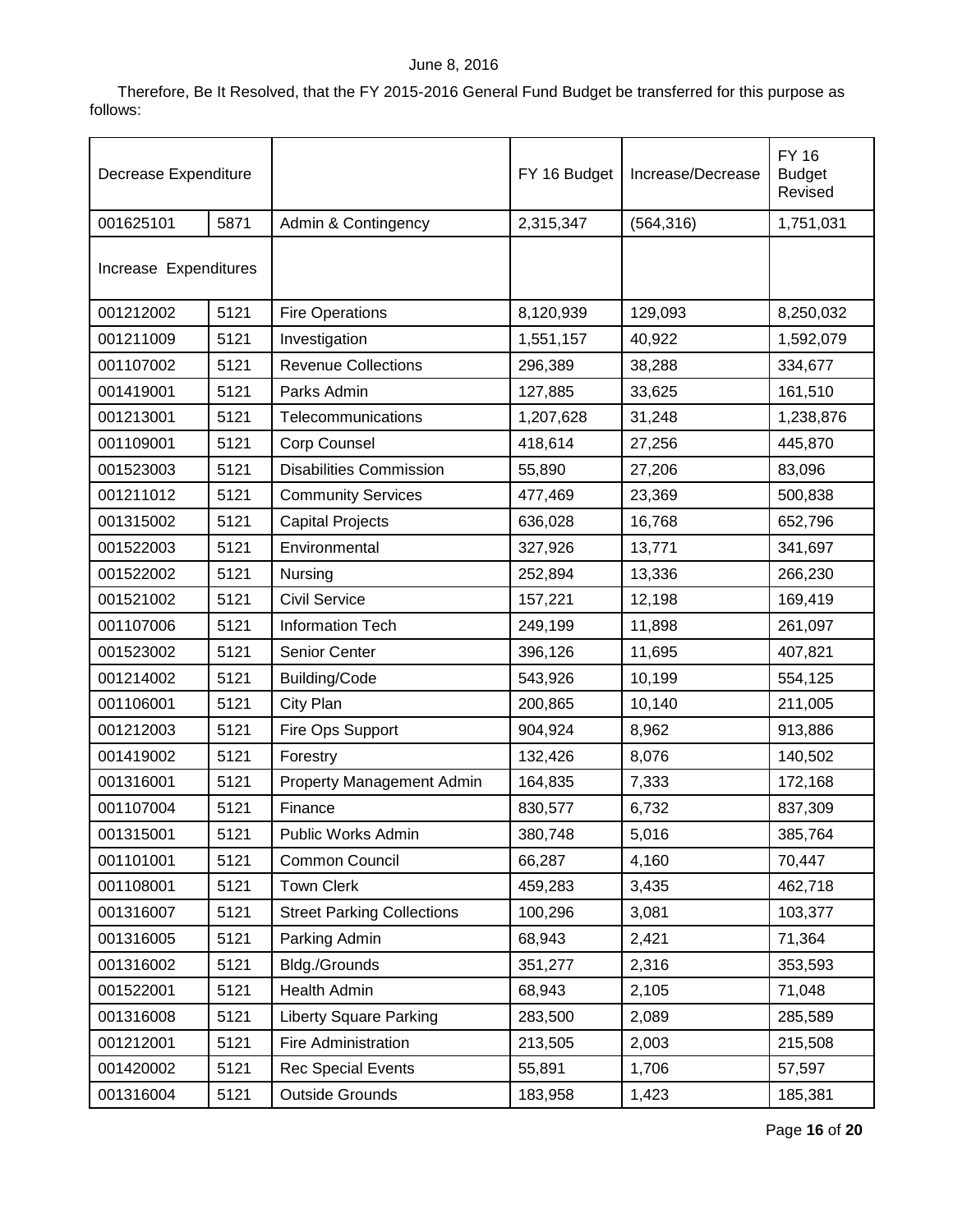| 001315004 | 5121 | Sanitation                      | 234,382 | 1,417  | 235,799 |
|-----------|------|---------------------------------|---------|--------|---------|
| 001316009 | 5121 | <b>Bank Street Parking</b>      | 119,738 | 1,002  | 120,740 |
| 001211014 | 5121 | Police Training                 | 82,485  | 813    | 83,298  |
| 001104001 | 5121 | Democratic Registrar            | 104,670 | 804    | 105,474 |
| 001104002 | 5121 | Republican Registrar            | 104,670 | 804    | 105,474 |
| 001105002 | 5121 | <b>Economic Development</b>     | 83,199  | 640    | 83,839  |
| 001316010 | 5121 | <b>Washington Street Garage</b> | 75,734  | 628    | 76,362  |
| 001211023 | 5121 | <b>School Resource Officer</b>  | 67,867  | 532    | 68,399  |
| 001211016 | 5121 | Police Data Processing          | 50,252  | 387    | 50,639  |
| 001212005 | 5121 | <b>Emergency Management</b>     | 63,975  | 86     | 64,061  |
| 001106002 | 5811 | <b>CRCOG</b>                    | 26,879  | 45,333 | 72,212  |

564,316

Ald. Carlo Carlozzi Jr. - Finance Liaison Ald. Daniel Salerno - Finance Liaison

- <span id="page-16-0"></span>9.) ITEM # BUDGET TRANSFER – FIRE DEPARTMENT. PURPOSE: BUDGET TRANSFER TO SUPPLEMENT PROJECTED SHORTFALLS IN THE FIRE OPERATIONS OVERTIME LINE ITEM. J. GIANTONIO, C. CARLOZZI, JR., T. COLLINS
- Item # RE: Budget Transfers Fire Department

To Her Honor, the Mayor, and the Common Council of the City of New Britain: the undersigned beg leave to recommend the adoption of the following:

WHEREAS, the New Britain Fire Department provides fire, rescue and EMS First Responder services to the citizens of New Britain, and

WHEREAS, the Fire Department has had some members out on long-term sick leave, one firefighter for over one year, and

WHEREAS, the Fire Department has had 7 retirements since January of 2015 and carried those vacancies created by these retirements until new firefighters began fillings these vacancies in March 2016, and

WHEREAS, these retirements and members on long term sick leave, have increased the needed overtime for Fire Operations, and

WHEREAS, the Fire Department expended 1.99 million in Fire Operations overtime in FY 14-15, and

WHEREAS, the Fire Department requested 2.1 million in Fire Operations overtime for the current fiscal year and was funded at 1.7 million, and

WHEREAS, the Fire Department requested and was allocated an additional 200,000 dollars on April 13, 2016, and

WHEREAS, the Fire Department has made every effort to reduce expenditures, including delaying the filling of several staff positions, and

WHEREAS, there are some line item accounts that are nearly or completed expended, and

WHEREAS, there are limited funds from these cost savings to transfer within the Fire Department's budget to supplement the projected shortfall in the Fire Operations overtime line item, and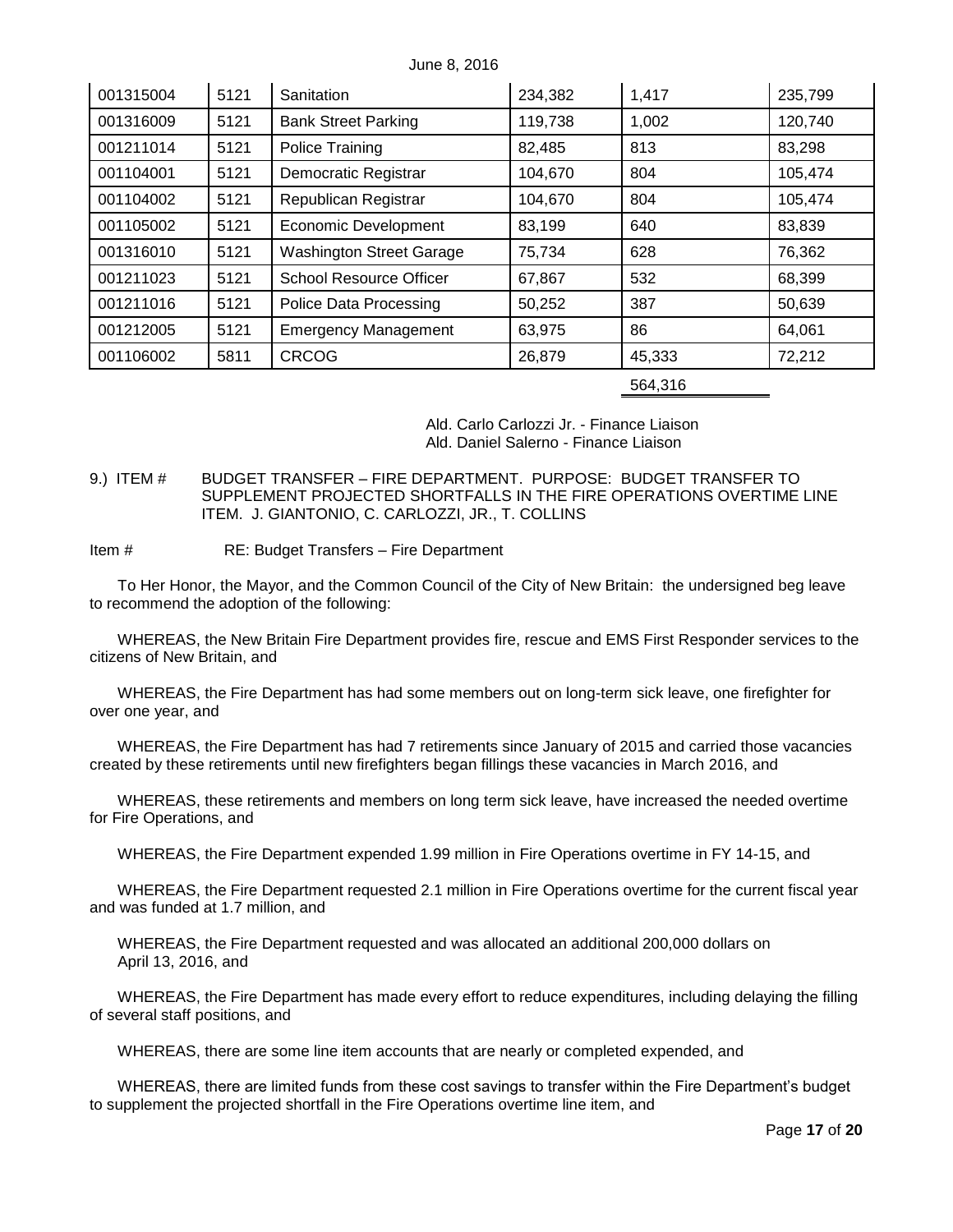THEREFORE, BE IT RESOLVED, by the Common Council of the City of New Britain, that a budget transfer in the amount of \$ 10,000 be made within the Fire Department budget as follows and that a budget transfer of \$150,000 be made from the City's Contingency Fund into the Fire Department budget as follows.

| Transfer from the following account: |                                          |          |  |
|--------------------------------------|------------------------------------------|----------|--|
| 001212002-5621                       | Fire Operations-Heat and Gas<br>\$10,000 |          |  |
|                                      | Total                                    | \$10,000 |  |
| Transfer to the following account:   |                                          |          |  |
| 001212002-5121                       | Fire Operations-Overtime                 | \$10,000 |  |
|                                      | Total                                    | \$10,000 |  |

| Transfer from following account:                     |                          |                       |  |
|------------------------------------------------------|--------------------------|-----------------------|--|
| 001625101-5871<br>\$150,000<br>City Contingency Fund |                          |                       |  |
| Transfer to the following account:                   |                          |                       |  |
| 001212002-5121                                       | Fire Operations-Overtime | $\frac{1}{2}$ 150,000 |  |

Alderman Jamie Giantonio Alderman Carlo Carlozzi Alderman Tremell Collins

## <span id="page-17-0"></span>10.) ITEM # CODE OF ORDINANCES SEC. 20-71. PURPOSE: PROPOSED AMENDMENT TO THE CODE OF ORDINANCES REGARDING PAYMENT FOR USE OF SPECIAL POLICE DUTY. C. CARLOZZI, JR., D. SALERNO

Item # RE: Amend Section 20-71 of the City Ordinances

To Her Honor, the Mayor, and the Common Council of the City of New Britain: the undersigned beg leave to recommend the adoption of the following:

Resolution Summary: PURPOSE. To amend Section 20-71 of the City of New Britain Ordinances to charge a late fee and all costs associated with the collection of special police duty assignments for unpaid invoices that are outstanding for more than 30 days after the date of service. In addition to prohibit delinquent vendors from being awarded a bid on City projects until their balances are current.

WHEREAS, the basic duties of the Police Department include the maintenance of public order, the protection of life and property, the enforcement of the law, the reduction of crime and the provision of services necessary to meet the needs of the community. In addition to these obligations, the Police Department provides the additional community service of special duty police officers to maintain safety at events and construction and utility worksites;

WHEREAS, the purpose of this resolution is to increase the collection rate of police special duty billings, improve cash flow, substantially reduce the outstanding balance due to delinquent vendors, and prohibit delinquent vendors from being awarded bids on City projects until their balances are current; NOW **THEREFORE** 

BE IT ORDAINED BY THE COMMON COUNCIL OF THE CITY OF NEW BRITAIN that Chapter 20, Article 2, Division 5, Section 20-71 of the Code of Ordinances be amended to read as follows (inserted text appears in underline; deleted text appears in strikethrough; new sections begin with the word [new]

Sec. 20-71. Payment for use of special police duty.

Such services shall be rendered only to those who shall have signed an agreement as provided by the board of commissioners and shall have paid in advance in cash, bank, personal, business or certified check the rates prescribed by the board of police commissioners. The fee for such services shall be an amount equal to the compensation to which a police officer is entitled pursuant to the provisions of the collective bargaining

Page **18** of **20**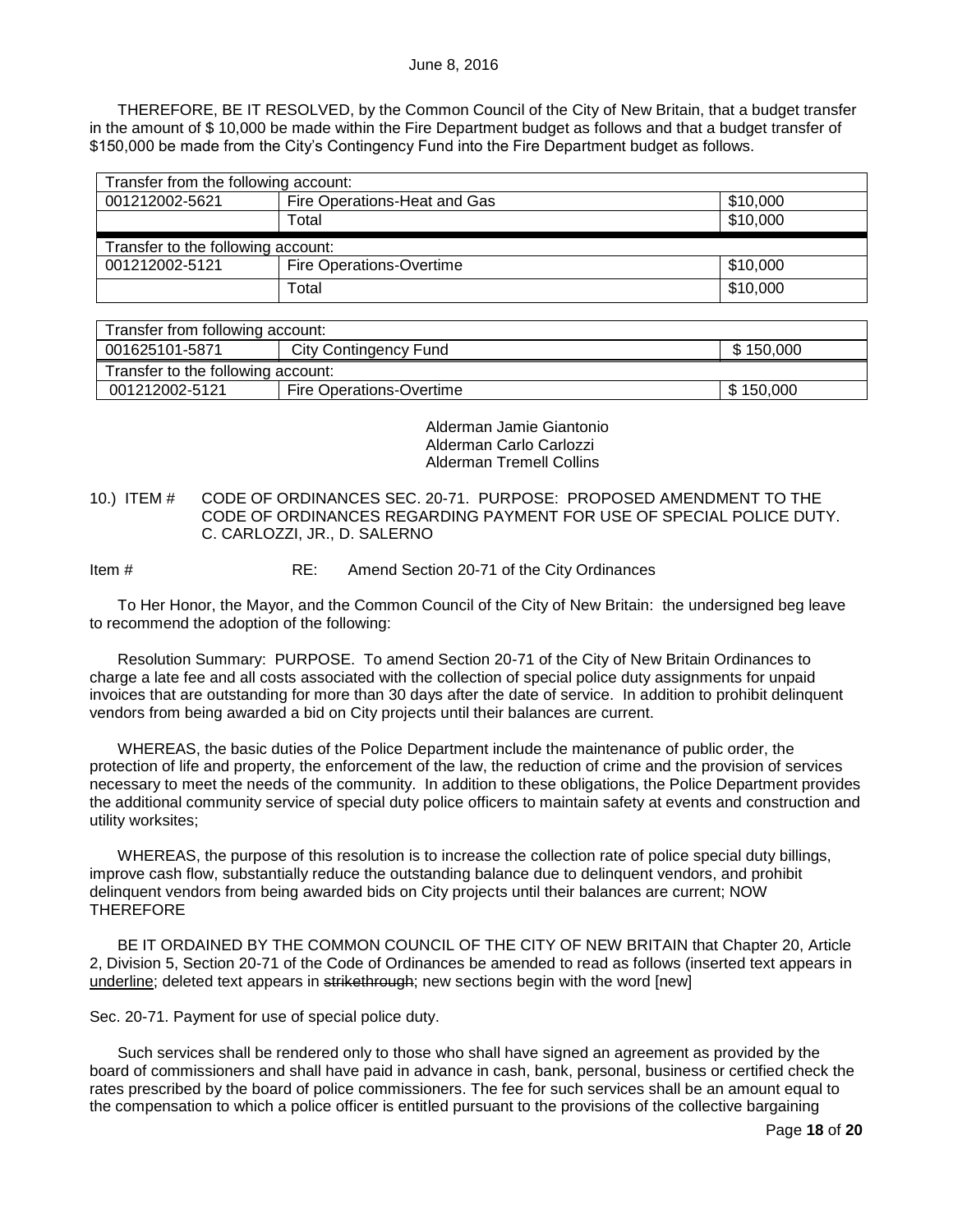agreement between the City of New Britain and Local 1165 as of the date such services are provided plus a surcharge to thirty (30) per cent of such amount to cover costs of administration involved in providing such services, and an additional fee for the assignment of a police vehicle in conjunction with the special duty assignment in the amount of one hundred dollars (\$100.00) per four-hour period of any part thereof. The chief of police is authorized to grant extended terms of payment for good cause to commercial vendors who have established credit history with the city. Extended terms may be revoked by the chief of police at his discretion for failure to make payments within twenty (20) days of billing.

The City shall add to the amount owed interest at the rate of one and one half percent, per month, from the due date if payment is not made within thirty (30) days after it shall have become due. If a collection action is required, the delinquent contractor shall be responsible for all costs and expenses including attorney fees. In addition, any delinquent contractor may be disqualified from bidding on and being awarded contracts with the City of New Britain until such delinquency and related charges are paid.

> Ald. Carlo Carlozzi Jr. - Finance Liaison Ald. Daniel Salerno - Finance Liaison

<span id="page-18-0"></span>11.) ITEM # ARCH STREET PARKADE. PURPOSE: LEASE OF SIXTEEN PARKING SPACES LOCATED AT 140 ARCH STREET TO GLEN STREET ASSOCIATES, LLC. J. GIANTONIO

Item # RE: LEASING OF 16 PARKING SPACES – ARCH STREET PARKADE, 140 ARCH STREET

To Her Honor, the Mayor, and the Common Council of the City of New Britain: the undersigned begs leave to recommend the adoption of the following:

TO AUTHORIZE THE CITY OF NEW BRITAIN TO ENTER INTO A MEMORANDUM OF UNDERSTANDING AGREEMENT WITH GLEN STREET ASSOCIATES, LLC TO LEASE SIXTEEN (16) PARKING SPACES AT THE ARCH STREET PARKADE LOCATED AT 140 ARCH STREET FOR USE BY THE TENANT RESIDENTS OF 35 GLEN STREET OWNED BY GLEN STREET ASSOCIATES, LLC.

WHEREAS, the Glen Street Associates, LLC has requested to lease sixteen (16) parking spaces at the Arch Street Parkade located on 140 Arch Street for the term July 1, 2016 through June 30, 2021 with one five year option to renew; and

WHEREAS, the Glen Street Associates, LLC has been leasing sixteen (16) parking spaces at the Arch Street Parkade since July 1, 2004.

NOW, THEREFORE, BE IT RESOLVED that Mayor Erin E. Stewart is hereby authorized on behalf of the City of New Britain to enter into a Memorandum of Understanding Agreement with Glen Street Associates, LLC to lease sixteen (16) parking spaces at the Arch Street Parkade located on 140 Arch Street for the use by the tenant residents of 35 Glen Street, for the rate of \$32.00 per month per vehicle from July 1, 2016 through June 30, 2021.

Alderman Jamie Giantonio

<span id="page-18-1"></span>12.) ITEM # JUNE 2016 AS NATIONAL CARIBBEAN-AMERICAN HERITAGE MONTH. J. GIANTONIO, D. SALERNO, K. ROSADO, R. SMEDLEY

Item# RE: June 2016 as National Caribbean-American Heritage Month

To Her Honor, the Mayor, and the Common Council of the City of New Britain: the undersigned beg leave to recommend the adoption of the following:

WHEREAS, for centuries, Americans have been united with our Caribbean neighbors, not just by friendship, economic cooperation, and common values, but also through their rich cultural exports; and